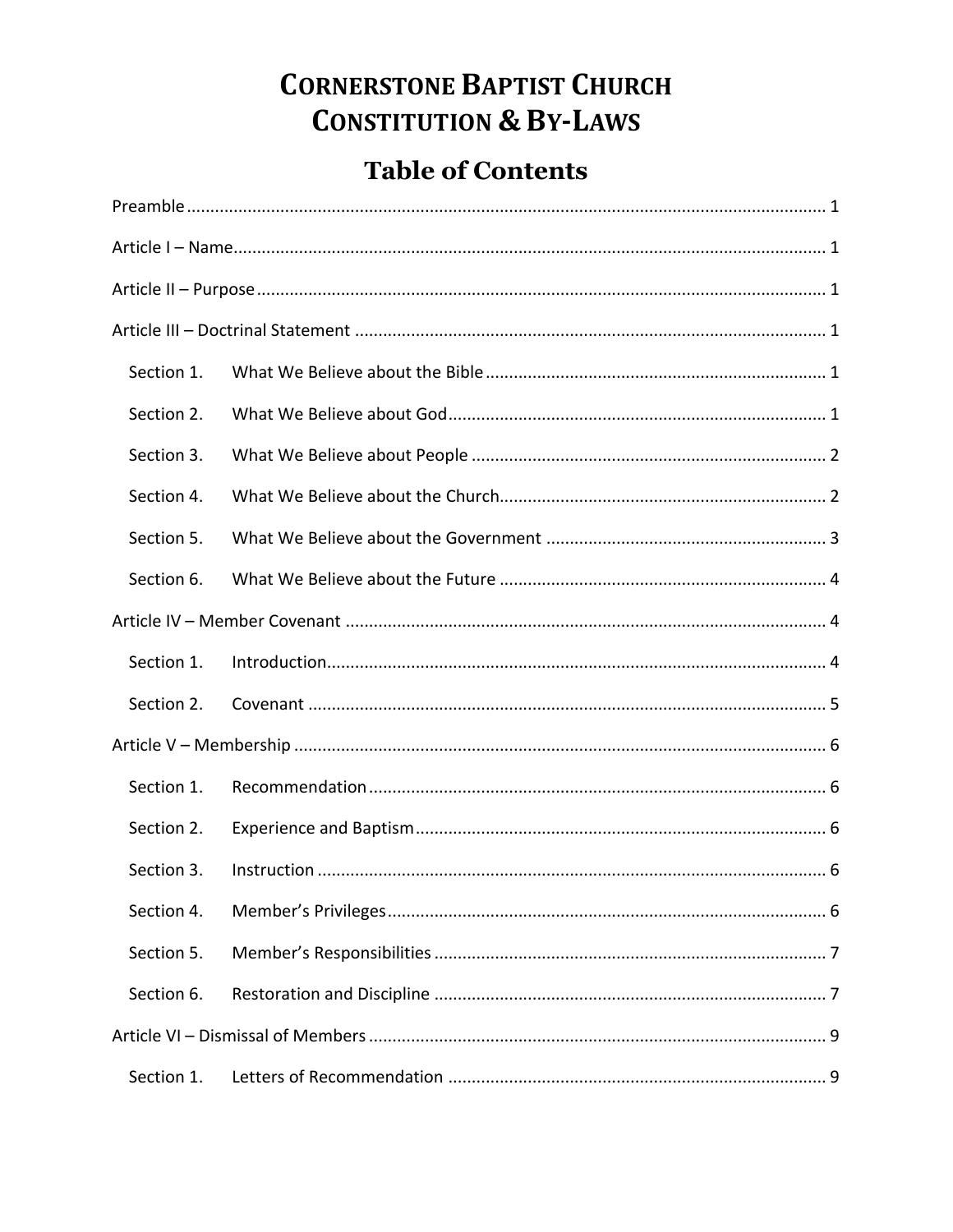| Section 2. |  |
|------------|--|
|            |  |
| Section 1. |  |
| Section 2. |  |
| Section 3. |  |
| Section 4. |  |
|            |  |
| Section 1. |  |
| Section 2. |  |
| Section 3. |  |
| Section 4. |  |
| Section 5. |  |
|            |  |
| Section 1. |  |
| Section 2. |  |
|            |  |
| Section 1. |  |
| Section 2. |  |
| Section 3. |  |
| Section 4. |  |
| Section 5. |  |
| Section 6. |  |
| Section 7. |  |
| Section 8. |  |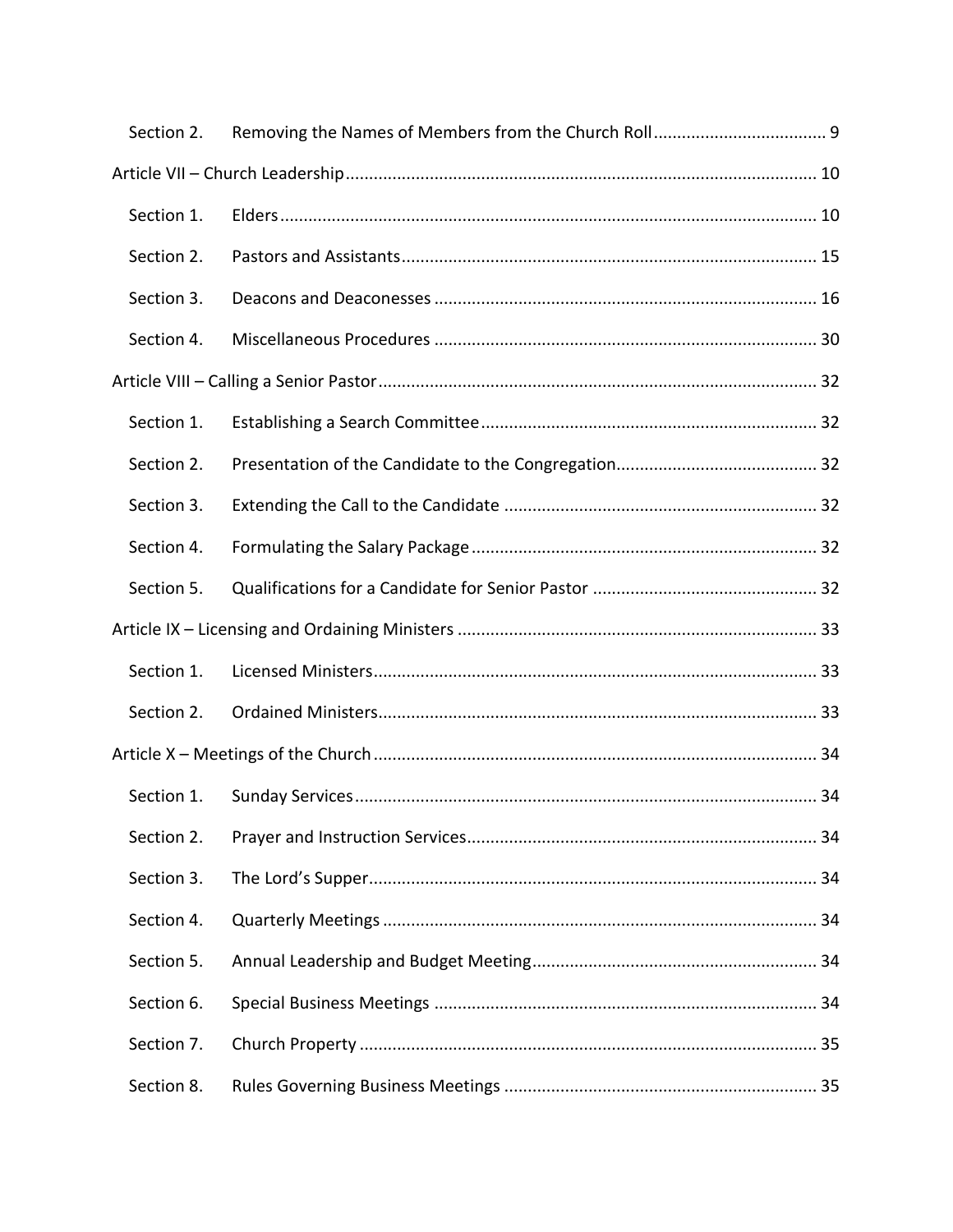## **BY-LAWS**

|--|--|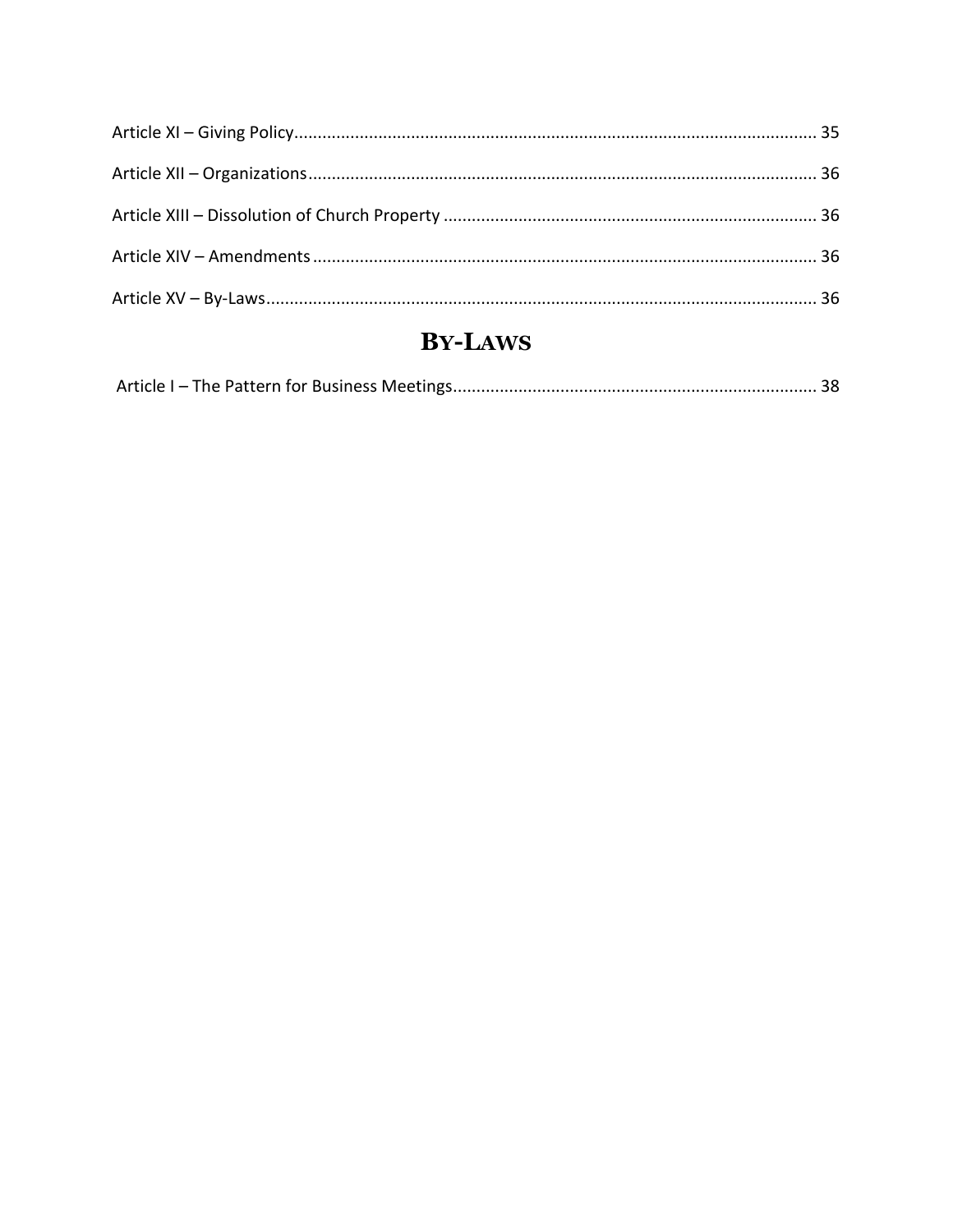## **CORNERSTONE BAPTIST CHURCH CONSTITUTION**

## **Preamble**

<span id="page-3-0"></span>The Bible admonishes saying, "But all things should be done decently and in order" (1 Corinthians 14:40 ESV). To this end we, the membership of Cornerstone Baptist Church of Roseville, Michigan, solemnly and sincerely set forth the following Constitution by which we willingly and cheerfully agree to be governed.

## **Article I – Name**

<span id="page-3-1"></span>The name of this Church shall be "Cornerstone Baptist Church," a Michigan Ecclesiastical Corporation, situated in Roseville, Michigan. This Church is, and shall remain, independent and autonomous. However, it may participate in membership and activity with organizations of like doctrine for the promotion of the Gospel of Jesus Christ, as long this participation does not infringe upon the independence or autonomy of this Church.

## **Article II – Purpose**

<span id="page-3-2"></span>The purpose of this Church is to glorify God by helping believers become more like Christ through Worship (Psalm 29:2), Instruction (2 Peter 3:18), Fellowship (Romans 15:5-6), and Evangelism (Matthew 28:18-20).

## **Article III – Doctrinal Statement**

## <span id="page-3-5"></span><span id="page-3-4"></span><span id="page-3-3"></span>*Section 1. What We Believe about the Bible*

We believe that the Bible is God's written revelation to man, and thus the 66 books of the Bible given to us by the Holy Spirit constitute the plenary (inspired equally in all parts) Word of God (1 Corinthians 2:7-14; 2 Peter 1:20-21).

We believe that the Word of God is an objective, propositional revelation (1 Thessalonians 2:13; 1 Corinthians 2:13), verbally inspired in every word (2 Timothy 3:16), absolutely inerrant in the original documents, and infallible. Therefore, we believe that the Bible constitutes the final and ultimate rule of faith and practice (Matthew 5:18; 24:35; John 10:35; 16:12-13; 17:17; 1 Corinthians 2:13; 2 Timothy 3:15-17; Hebrews 4:12; 2 Peter 1:20-21).

## *Section 2. What We Believe about God*

We believe in one and only one God, infinitely and eternally existing in three persons: Father, Son, and Holy Spirit. We believe that each Person of the Godhead is equal in essence and perfection and each executes distinct and harmonious roles. Furthermore, we believe that God is Creator, Sustainer, and Ruler of all life. He is holy, omniscient, omnipotent, omnipresent, immutable, and is rightfully deserving of all worship.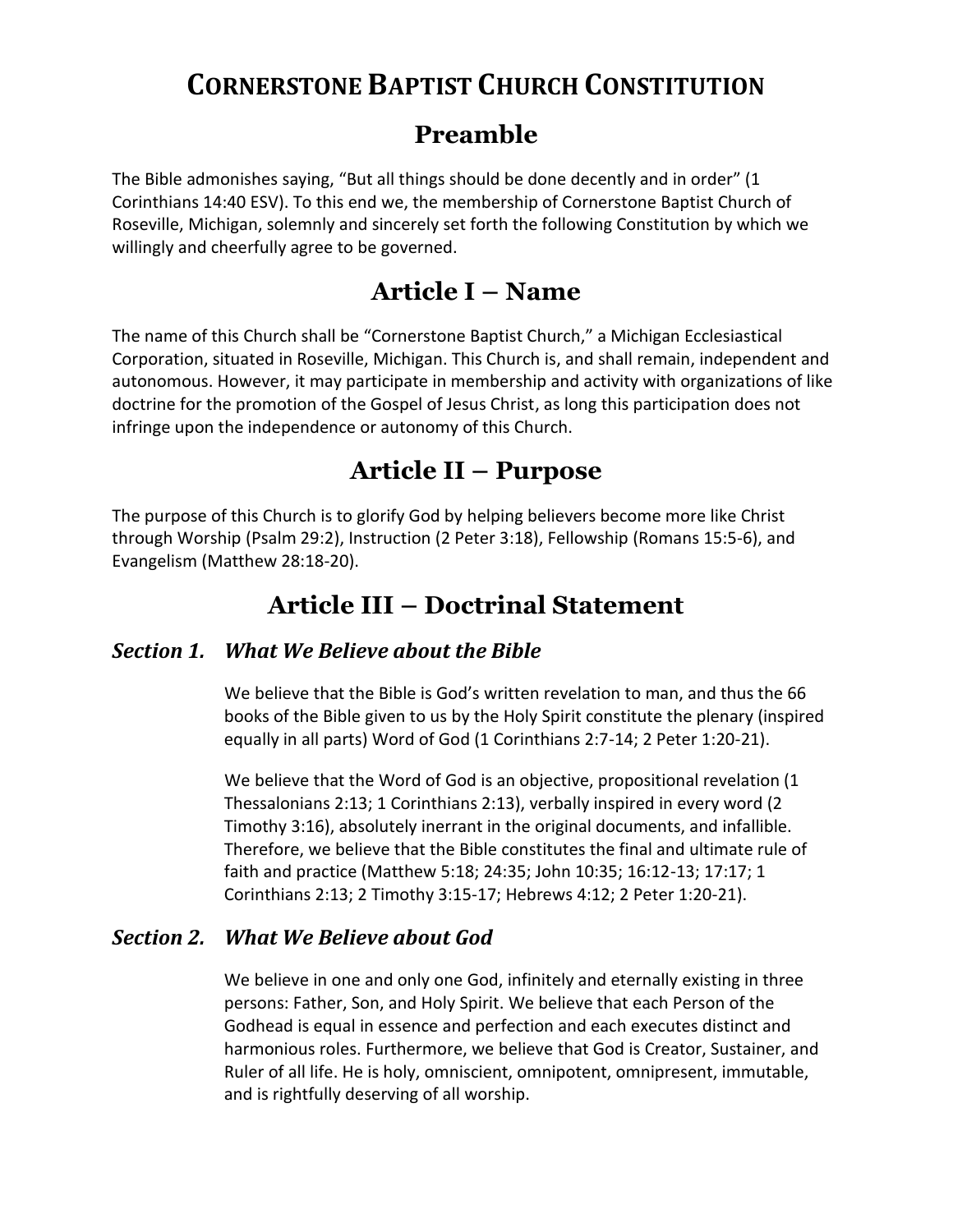<span id="page-4-0"></span>*GOD THE FATHER* - We believe in God the Father, Creator of heaven and earth (Genesis 1:1; Nehemiah 9:6; Hebrews 11:3), perfect in holiness (Leviticus 11:45; Isaiah 6:3), infinite in wisdom (Daniel 2:20-21; 1 Corinthians 3:19-20), and measureless in power (2 Chronicles 20:6; Job 26:7-14; Ephesians 3:20). He concerns Himself mercifully with the affairs of men (Psalm 8:3-5), He hears and answers prayer (Psalm 4:3; 1 John 5:14-15), and He saves from sin and death all who come to Him through Jesus Christ (John 3:16-17; 14:6).

*GOD THE SON* - We believe in Jesus Christ, God's only begotten Son (John 1:14; 3:16), through whom all things came into being (John 1:3), and in whom all things are held together (Colossians 1:16-17). He was conceived of the Holy Spirit (Matthew 1:18), born of the Virgin Mary (Matthew 1:23-25), and is fully God and fully man (John 1:14, 18). Through His sinless life (Hebrews 4:15) He fulfilled the divine law and in His substitutionary death on the cross fully paid for the sins of every single person who would ever believe on Him (Hebrews 7:25-27). We believe in His bodily resurrection (Luke 24:1-7; Romans 6:9), His ascension into heaven (Acts 1:9), His high priestly intercession for His people (Hebrews 7:25- 26), and His literal return (Titus 2:13; Acts 1:11).

*GOD THE HOLY SPIRIT* - We believe in the Holy Spirit, who inspired men of old to write the Scriptures (2 Peter 1:20-21), who enables people to understand the truth (John 16:13; 1 Corinthians 2:13-14), who exalts Christ (John 16:14), convicts people of sin, righteousness, and judgment (John 14:26; 16:8-11), and regenerates (Titus 3:5). We believe it is the Holy Spirit who adopts, seals, baptizes (Titus 3:5), sanctifies (2 Thessalonians 2:13), and comforts those who believe in Jesus Christ (Acts 9:31), and gifts each believer in order to help the church look more like Christ (Romans 12:6-8).

### *Section 3. What We Believe about People*

*MAN* – We believe that man was created in the image of God (Genesis 1:27), that he sinned and thereby incurred not only physical death but also spiritual death, which is separation from God (Genesis 2:15-17; 3:6; Romans 5:12), and that all human beings are sinners by nature and by choice (Romans 3:10-12, 23). Therefore, we believe that every person is by nature utterly void of that holiness required by the law of God, is positively inclined to evil, and is therefore under the just condemnation of God without defense or excuse (Romans 3:9-18; Ephesians 2:1-3).

### <span id="page-4-1"></span>*Section 4. What We Believe about the Gospel*

*SALVATION* – We believe that salvation from sin and judgment is only through Christ since Christ took upon Himself our nature, yet without sin, fulfilled God's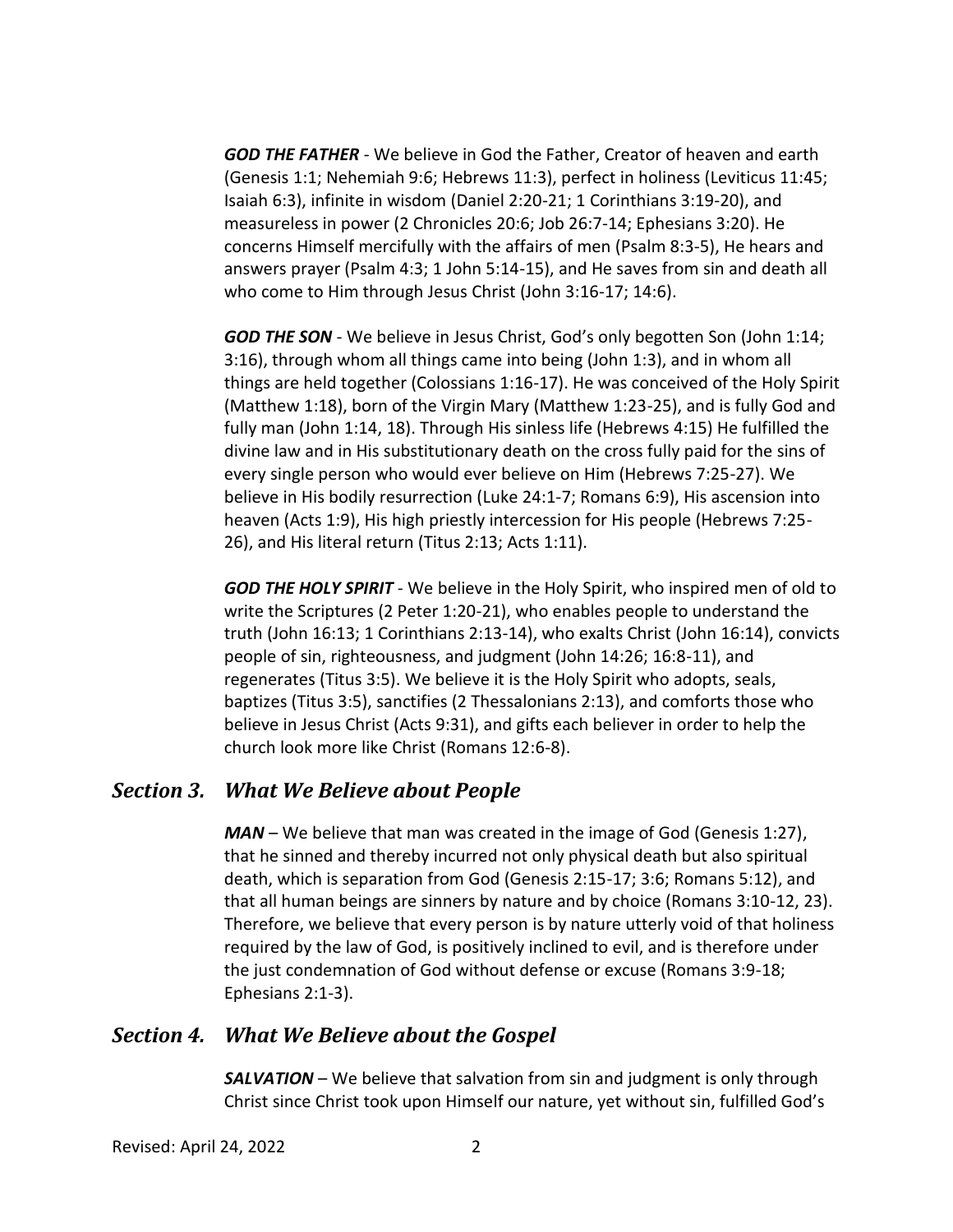law by His perfect obedience, and through His death made full atonement for our sins (John 14:6; Hebrews 4:15; 7:26-27).

We believe that all who receive, by faith, Jesus Christ as Savior and Lord are adopted by the Holy Spirit into the family of God and, thereby, become children of God (John 1:12; Romans 8:14-17).

We believe that a person who is justified is declared righteous in the sight of God by grace alone, through faith alone, in Christ alone (Romans 3:21-26; Ephesians 2:8-10).

We believe that, in order to be saved, sinners must be regenerated, or born again; that regeneration is the work of the Holy Spirit who through the Word of God imparts spiritual life to the sinner so as to secure our voluntary embrace and trust in the gospel which is evidenced by the fruits of repentance, faith, newness of life, and growth in Christlikeness (John 3:3-8; Romans 6:6; 10:17; 2 Corinthians 3:18; Ephesians 2:1-10).

## *Section 5. What We Believe about the Church*

*THE CHURCH* – We believe that the Church is a living, spiritual body in which Christ is the Head and of which only regenerated people are members (Romans 12:4-5; Ephesians 5:23).

We believe a visible Church is a local assembly of believers in Jesus Christ, buried with Him in baptism (Romans 6:3-5), who gather regularly, and are associated for the purpose of helping one another look more like Christ through worship, instruction, fellowship, and evangelism (Philippians 3:3; Jude 1:24-25; 2 Peter 3:18; Romans 15:5-6; Matthew 28:18-20).

We believe Christ has committed to the local Church the ordinances of Baptism and Communion to be observed until He comes, and that Christ has committed to each Church the responsibility of spreading the gospel to all nations and through church planting (Matthew 28:19-20; 1 Corinthians 11:23-26).

We believe human betterment and social improvement are essential products of the Gospel (Galatians 5:22-23; 1 Peter 4:9-11).

## <span id="page-5-0"></span>*Section 6. What We Believe about the Government*

*ATTITUDE TOWARD CIVIL GOVERNMENT* – We believe that each church is independent and autonomous, and must be free from interference by any ecclesiastical or political authority. Therefore, Church and State must be kept separate, as having different functions (Matthew 28:19-20; Romans 13:1-7), each fulfilling its duties free from the dictation or patronage of the other.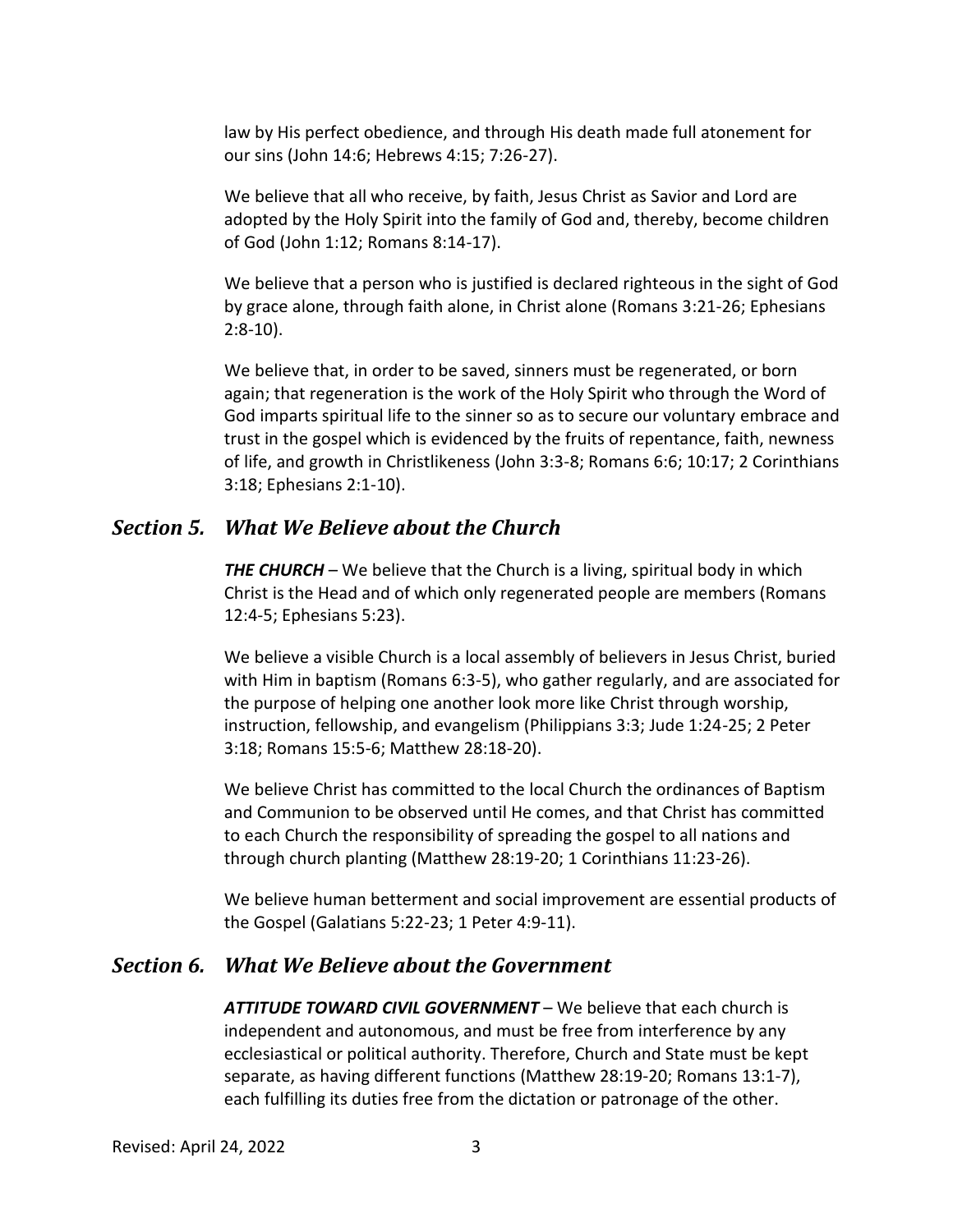We also believe it is the responsibility of the Church (individually and corporately) to live in submission to the government (Romans 13:1; Titus 3:1; 1 Peter 2:13-14), as long as such submission does not violate Scripture or conscience (Acts 5:29; 1 Corinthians 11:3), and to pray for those who are in authority over us (1 Timothy 2:1-3).

### <span id="page-6-0"></span>*Section 7. What We Believe about the Future*

We believe in the personal, visible and triumphant return of Jesus Christ to the world according to His promise (John 14:3; Acts 1:11; 1 Thessalonians 4:15-17).

*STATUS IN ETERNITY* – We believe in the bodily resurrection of the just and unjust—the everlasting blessedness of the saved, and the everlasting, conscious punishment of the lost (Matthew 25:46; Revelation 20:11-15).

## **Article IV – Member Covenant**

### <span id="page-6-2"></span><span id="page-6-1"></span>*Section 1. Introduction*

In speaking of the church, 1 Peter 2:9-10 says, "But you are a chosen race, a royal priesthood, a holy nation, a people for his own possession, that you may proclaim the excellencies of him who called you out of darkness into his marvelous light. Once you were not a people, but now you are God's people; once you had not received mercy, but now you have received mercy." As followers of Jesus Christ committed as members through Him to this local church, we want to remind each other of what kind of people we are called to be. The church covenant is equal parts promise, summary of expectations, ethical statements, and biblical standards. In it we summarize how God intends for us to live together as citizens of His kingdom of light. It summarizes the ethics or the moral principles of our worldview and holds out a biblical standard by which we live. Our acceptance of this document follows the practice of believers throughout the centuries who have pledged to God and one another to live out the gospel in community.

We use our covenant in two key ways. We require all new members to agree to it in writing before joining the church and we will reaffirm our commitment to the covenant at our members' meetings and before taking communion (We may not do this every time.). By featuring the covenant in our life together, we strive to protect ourselves from individual and corporate sin. Of equal importance, we encourage one another to live in light of a greater covenant—one initiated by love, sealed by sacrifice, and kept for eternity by our Lord and Savior, Jesus Christ. Should we ever move from this church, we acknowledge our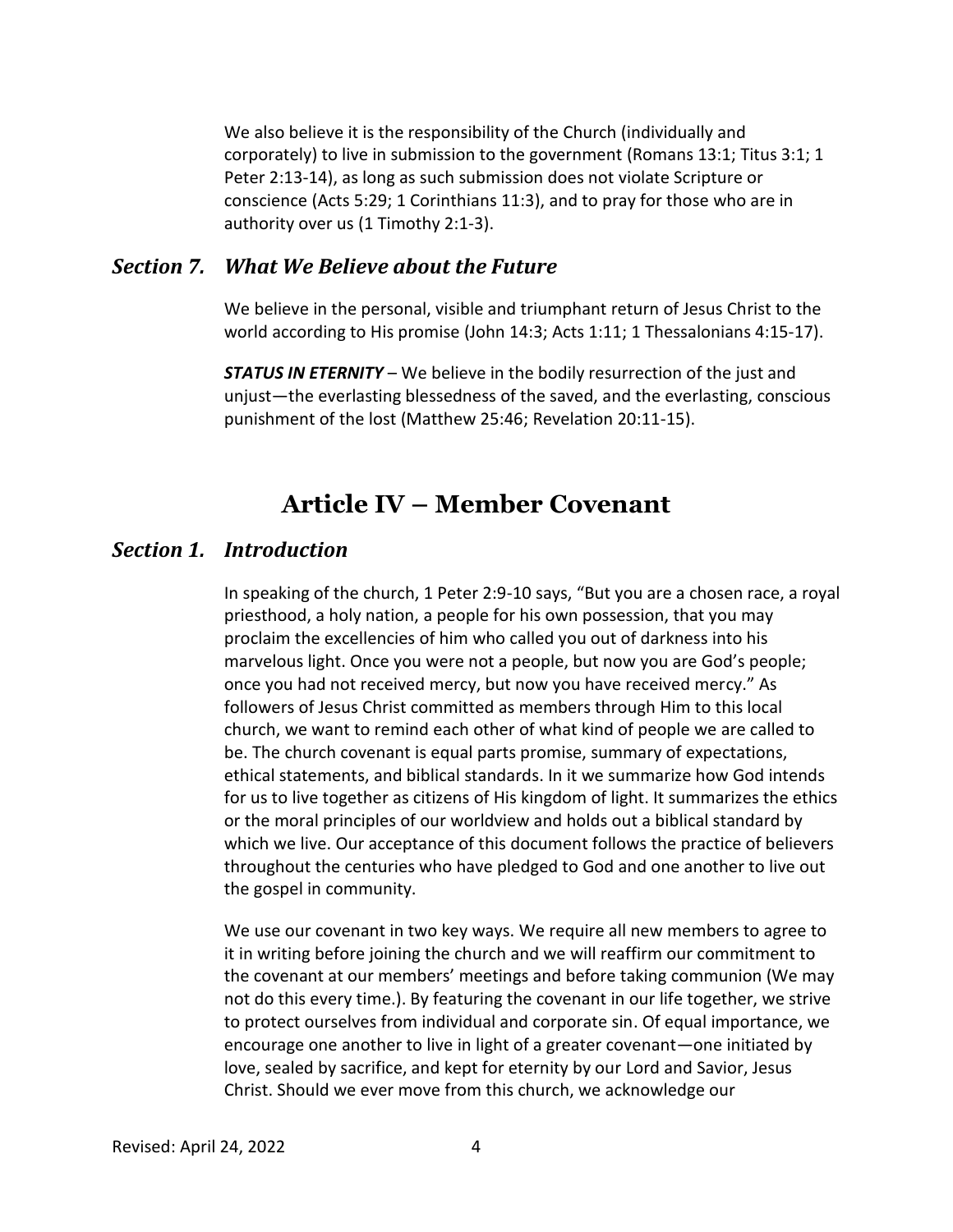responsibility (as individual members) to, as soon as possible, unite with another church where the spirit of this covenant and principles of God's Word are carried out.

## <span id="page-7-0"></span>*Section 2. Covenant*

As members of Cornerstone Baptist Church, having (we trust) been brought by divine grace to repent and believe in the Lord Jesus Christ and to surrender ourselves to Him, and having been baptized upon our profession of faith in the name of the Father and of the Son and of the Holy Spirit, and having been brought out of the kingdom of darkness, and into the kingdom of Christ, we do now, relying on His grace, humbly, solemnly, and joyfully commit to live as God's people in accordance with this covenant.

We will work and pray for the unity of the Spirit in the bond of peace.

We will walk together in brotherly love, adorning the gospel that we profess by exercising an affectionate care and watchfulness over each other, faithfully admonishing and entreating each other as occasion may require.

We will not forsake the assembling of ourselves together, nor neglect to pray for each other.

We will endeavor to raise those who are under our care, in the nurture and admonition of the Lord, and by a pure and loving example, seek the salvation of our family and friends.

We will rejoice with those who rejoice and endeavor to bear each others' burdens and sorrows with tenderness and sympathy.

We will seek with God's help to live carefully in the world, denying ungodliness and worldly lusts remembering that, as we have been voluntarily buried by baptism and raised again from the symbolic grave, there is on us now a special calling to lead a new and holy life.

We will work together for the continuance of a faithful gospel ministry in this church as we sustain its worship, ordinances, doctrines, and discipline. We will contribute cheerfully and regularly to the support of the ministry, the expenses of the church, the relief of the poor, and the spread of the Gospel through all nations.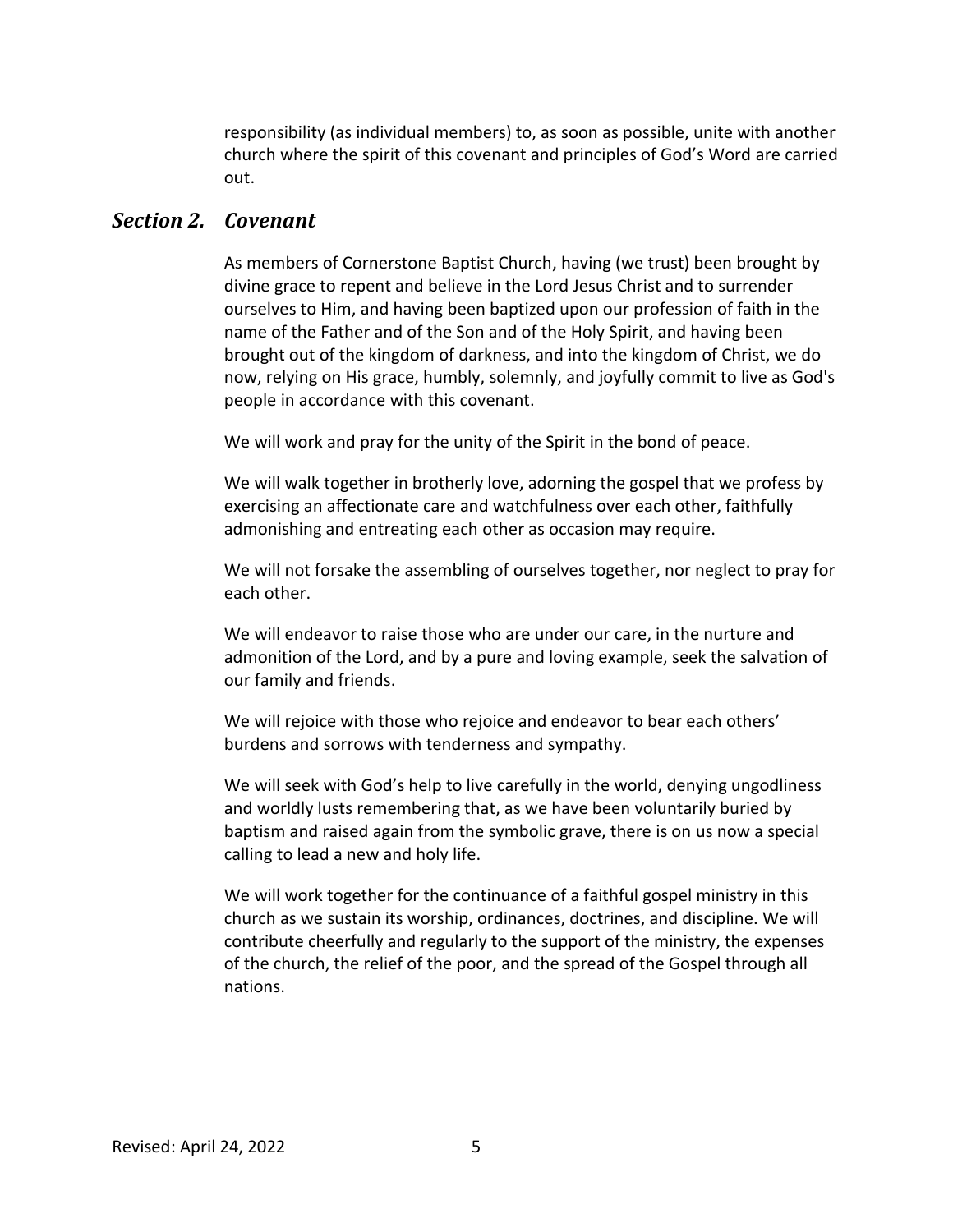May the grace of our King and Savior Jesus Christ, the love of God and the fellowship of the Holy Spirit be with us all. Amen. $<sup>1</sup>$ </sup>

## **Article V – Membership**

### <span id="page-8-1"></span><span id="page-8-0"></span>*Section 1. Recommendation*

All persons applying for membership to this Church shall be examined by the Elder Board (or by those approved by the Church). The Elder Board must recommend an applicant before an applicant's membership may be considered by the congregation. All applicants must be approved by the congregation before they may be considered members.

### <span id="page-8-2"></span>*Section 2. Experience and Baptism*

Any person who confesses faith in the Lord Jesus Christ, has been publically baptized by immersion after salvation, gives satisfactory evidence of a changed heart, and adopts the views of faith and practice held by this Church may be received into its membership.

## <span id="page-8-3"></span>*Section 3. Instruction*

In order to promote fellowship and unity, all prospective members shall be instructed in Church doctrine, Church government, and the responsibilities of membership. The time, place, and number of sessions required shall be under the direction of the Elder Board.

## <span id="page-8-4"></span>*Section 4. Member's Privileges*

Those who have been received into this Church shall be considered regular members and have all the rights, duties, privileges, and obligations set forth in this Constitution.

Associate membership may be offered to those who meet the requirements of membership and desire to be under the watch-care of the Church, but who are only temporarily in the area. Associate members may vote and participate in the ministries of the Church but may not hold an elected position.

 $\overline{a}$ 

<sup>1</sup> Acts 13:48; Eph 2:1-10, Matt 28:19-20; 1 Pet 2:9; Eph 4:1-3; Rom 12:9-10; Heb 10:19-25; Eph 6:4; Rom 12:15; Eph 5:15; Titus 2:12; Rom 6:4; 2 Cor 8:1-9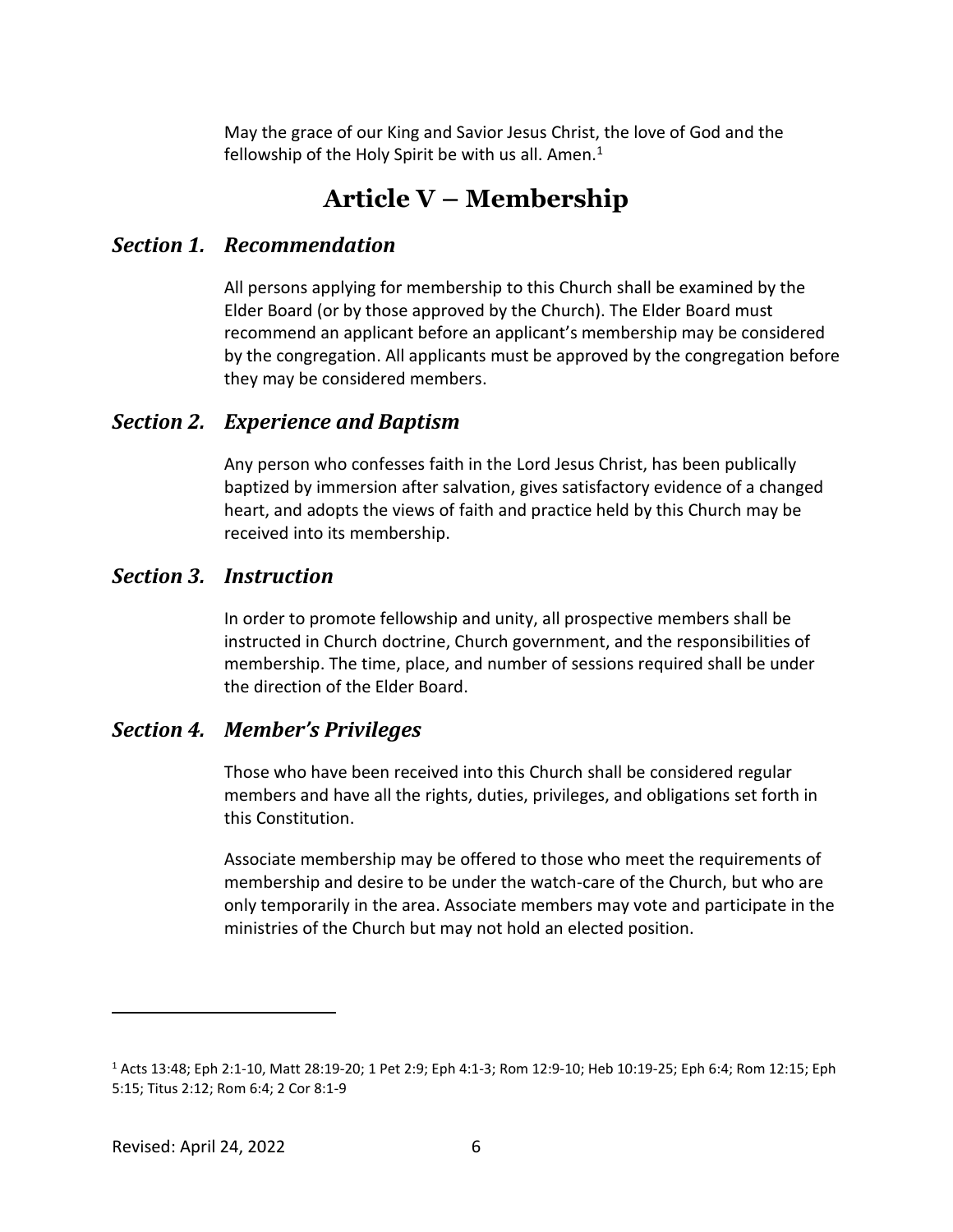## <span id="page-9-0"></span>*Section 5. Member's Responsibilities*

#### A. To the Lord:

It is the duty of all members to grow in the grace and the knowledge of our Lord and Savior, Jesus Christ, to develop and use their gifts for the Body and so help the Church fulfill its purpose.

B. To the Church Leadership:

It is the duty of all members to honor, love, and esteem their leaders, to pray for them and protect their reputations.

C. To the Church Body:

It is the duty of all members to demonstrate true Christian love for each other by visiting, praying for, and providing practical help during difficult times.

It is the further duty of all members to look out for each other's spiritual interests by getting involved if a brother or sister is straying from the truth.

D. To the World:

Toward those who are not affiliated with the Church and the gospel, it is the duty of all members to live honorably. Members should be people of their word (e.g. pay their bills on time), cheerful, diligent, holy, and always ready to communicate the Gospel of Christ to others.

E. To the Church in Giving:

It is the duty of all members to contribute cheerfully, generously, regularly, and in proportion to their ability to the ministry of this Church.

F. To the Church in Attendance:

It is the duty of all members, where not prevented by physical infirmity, to be active and regular participants in the gathering of the Church for worship, instruction, fellowship, evangelism, and the conducting of its business.

## <span id="page-9-1"></span>*Section 6. Restoration and Discipline*

A. If a member of the Church (including its staff) is sinned against by another member, or if a member becomes aware that another member is living a life inconsistent with God's Word, the steps given in Matthew 18:15-17 shall be followed to bring resolution to the matter. These steps shall be followed in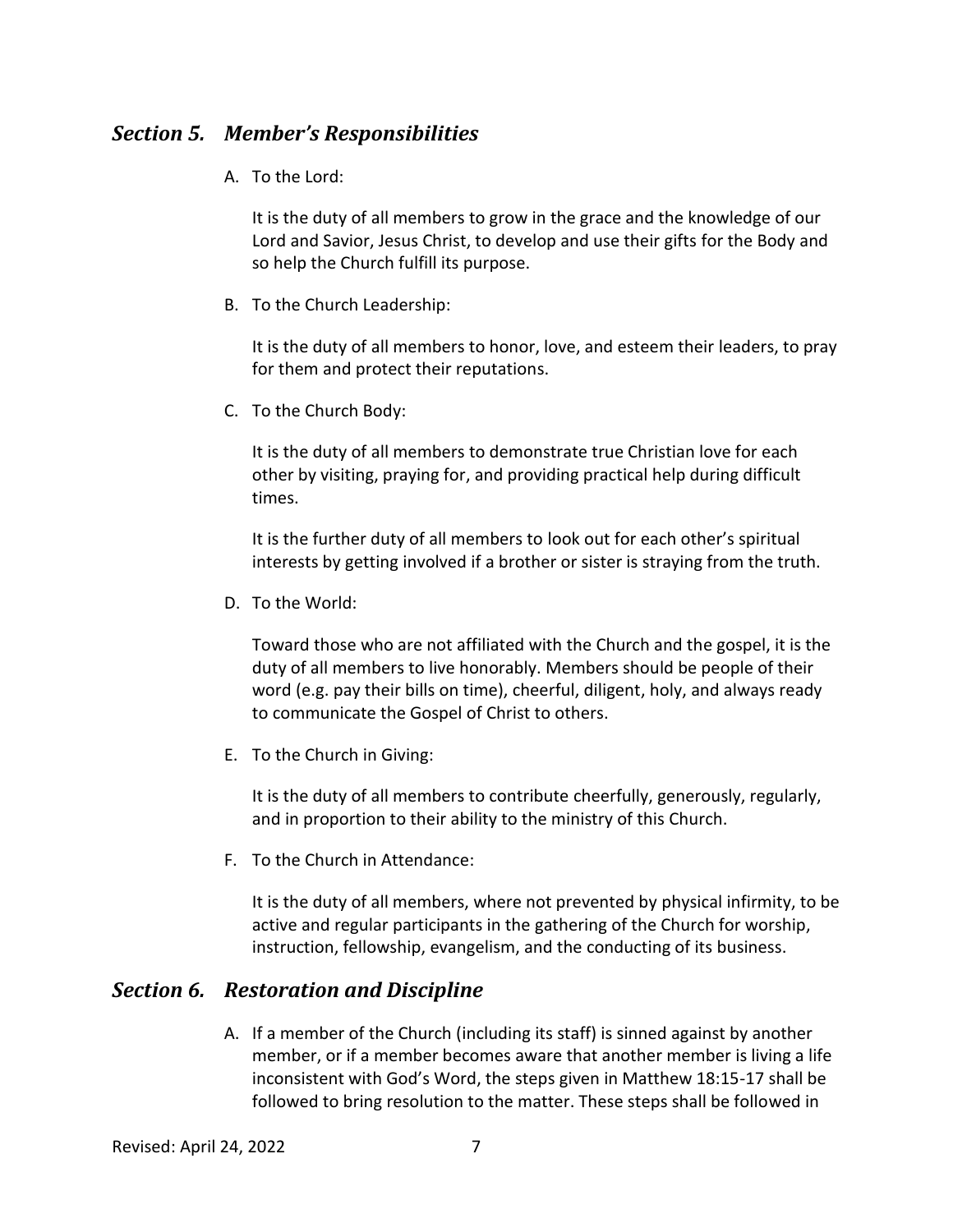the order listed for the purpose of biblical restoration. The offending member's response will determine the number of steps that must be taken.

- A.1. The member shall approach the offending member privately.
- A.2. The member shall approach the offending member again with a group of two or three.
- A.3. The matter shall be brought to the Elder Board for consideration and possible presentation to the Church.
- B. Duties of the Elder Board when considering a matter include, but are not limited to, the following:
	- B.1. If, after inquiry, it appears the matter requires it, conduct a thorough investigation including, when possible, asking the offending individual(s) to meet with them.
	- B.2. If, after inquiry, investigation, and attempted admonishment by the Elder Board, it is determined that the offending individual(s) will not repent, the Elder Board shall do the following:
		- B.2.a. Make a motion to take the issue to the Church.
		- B.2.b. Upon approving the motion, present the matter to the Church at a scheduled meeting within thirty (30) days. At that time, the details of the original offense may or may not be disclosed. Non-members should not be present at this meeting.
		- B.2.c. Immediately following the presentation of the matter, the Elder Board shall make a clear and concise recommendation concerning the offending individual(s) to the Church. This recommendation may include the recommendation to remove the individual(s) from the membership.
- C. Grounds for beginning the restoration/discipline process include, but are not limited to, the following:
	- C.1. Slanderous gossip: The hurtful, destructive criticism of the methods and practices of the Church, the Elder Board, elected ministry teams, or the slandering of the character of any member of the Church, shall be considered grounds for discipline.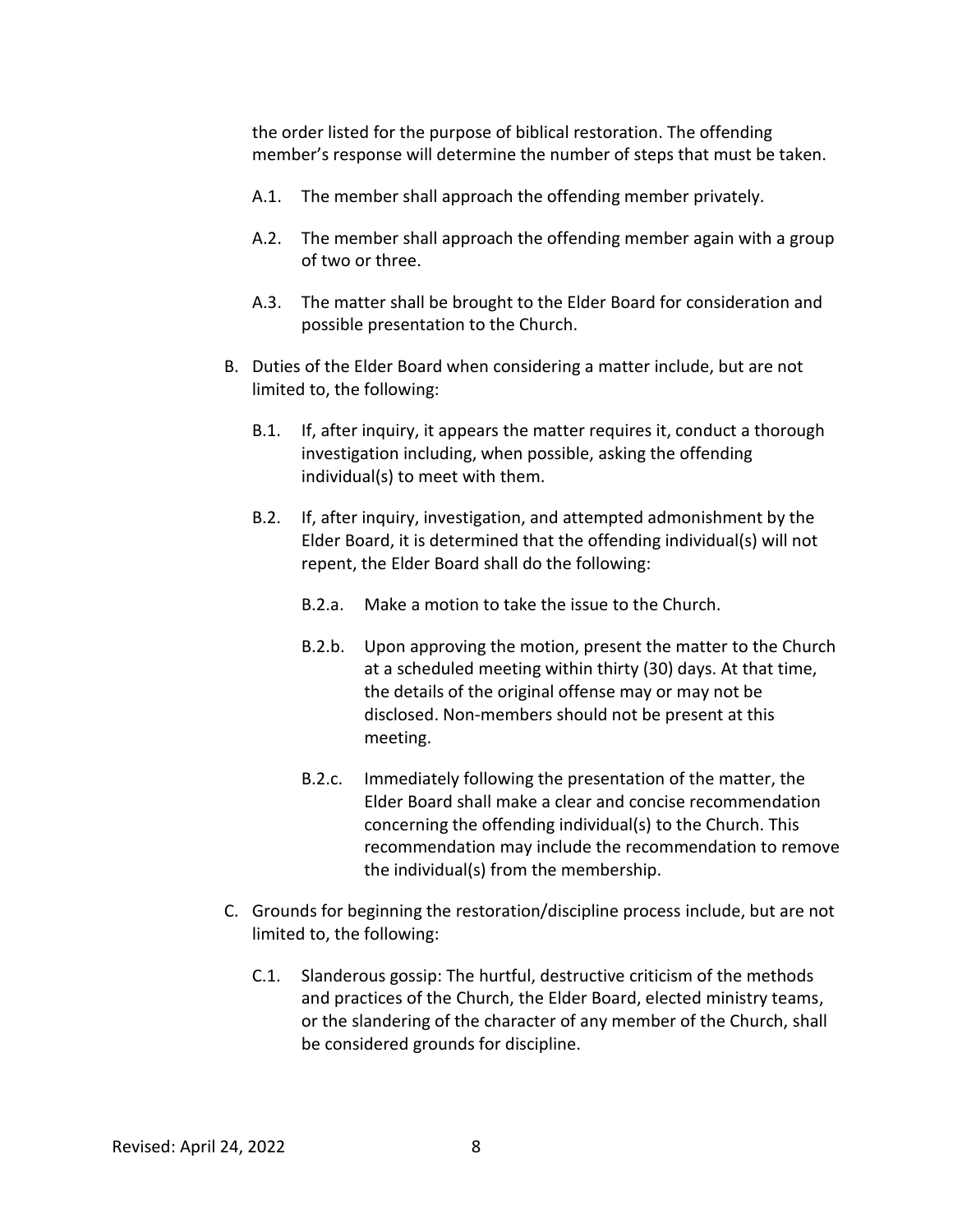- C.2. Circulation of petitions: The circulating of a petition among members without having secured the permission of the Elder Board shall be grounds for discipline.
- C.3. Unauthorized meetings: The calling of a meeting for the purpose of hindering or interrupting the work of the Elder Board, an elected ministry team, or committee shall be grounds for discipline.
- C.4. Conduct: Violating Scripture in conduct, promoting discord, and/or injuring the unity and effectiveness of the Church shall be grounds for discipline.

## **Article VI – Dismissal of Members**

## <span id="page-11-1"></span><span id="page-11-0"></span>*Section 1. Letters of Recommendation*

Letters of recommendation to churches of like faith shall be granted by the Church upon the recommendation of the Elder Board. The Church Clerk shall direct that letters be sent, on behalf of the Elder Board, directly to the churches named in the requests.

## <span id="page-11-2"></span>*Section 2. Removing the Names of Members from the Church Roll*

Upon the recommendation of the Elder Board, the Church may vote to remove the name of a member for the following reasons:

A. Personal request of the member (preferably in writing)

If the request is made while the restoration/discipline process is under way, the congregation shall be notified of this. The details of the original offense may or may not be disclosed.

- B. As part of the restoration/discipline process outlined in Article V, Section 6.
- C. Failure to attend, defined as follows:
	- C.1. If a member neglects to attend services for a period of three months, except as noted in paragraph (C.3.), the member shall be contacted, where possible, by the Elder Board (or by those whom they appoint) for the purpose of inquiry and instruction regarding the neglect. If after such an interview the member without legitimate reason continues to neglect to attend services for an additional three months, the Elder Board may recommend to the Church that the member be removed from membership.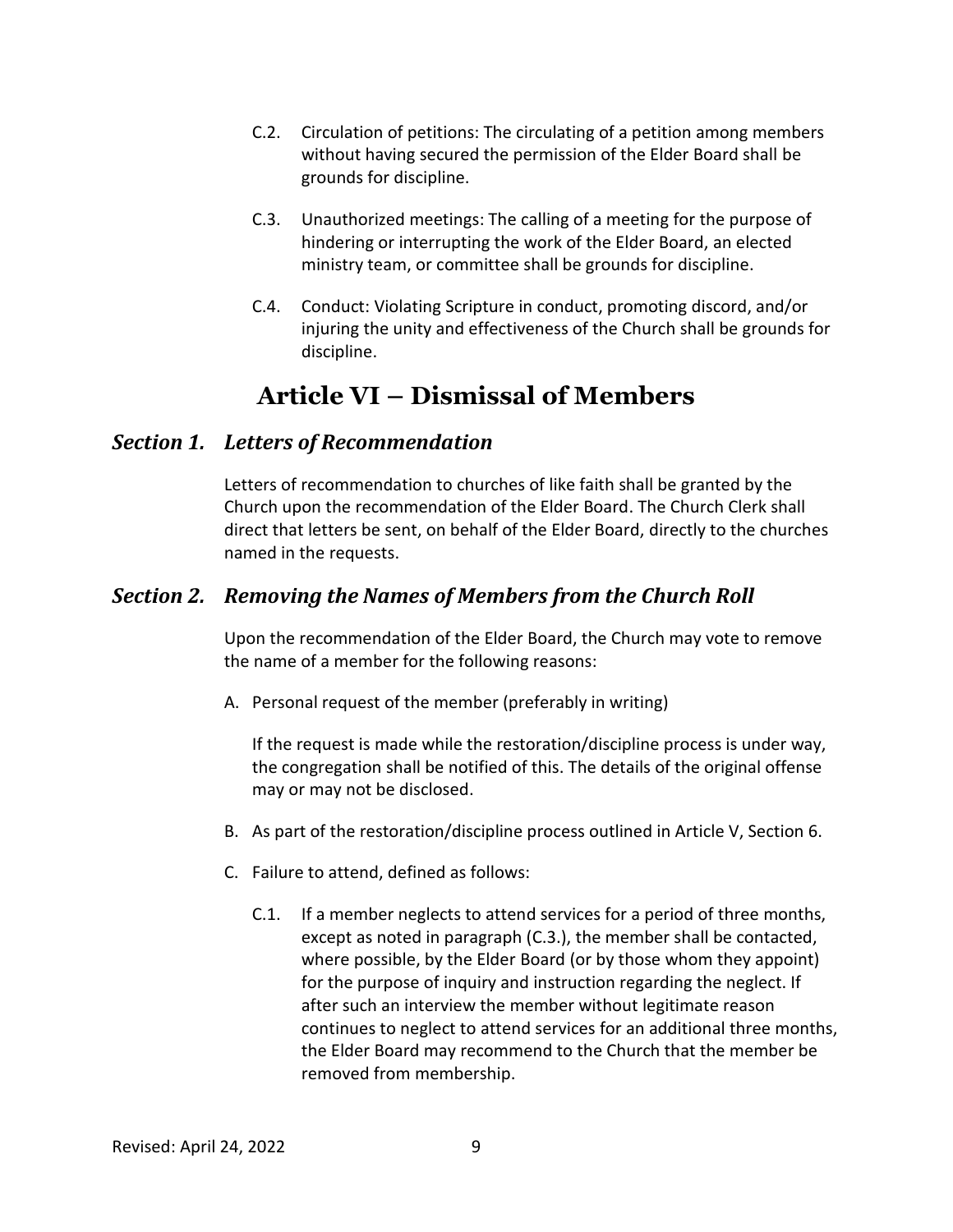C.2. If any member neglects to attend services due to moving from the vicinity of this Church and, by determination of the Elder Board, has received adequate time and counsel to unite with another Church of like faith and practice, it may be recommended to the Church that the member be removed from membership.

It is the duty of such members to notify this Church of their current address and request a letter of transfer in a timely manner.

C.3. If any member, due to physical infirmity, is unable to attend services, the member's lack of attendance shall not be considered neglect or cause for recommendation of removal from membership.

Where possible, the Church Clerk shall direct that all members whose names are removed from the Church Roll be notified by letter.

## **Article VII – Church Leadership**

## <span id="page-12-1"></span><span id="page-12-0"></span>*Section 1. Elders*

A. Description

We recognize that the Bible uses the terms "elder" and "pastor" interchangeably. For the sake of clarity, the term "pastor" shall not be used when referring to non-vocational elders.

B. Number of Elders

The number of elders will be determined by the size and needs of the Church as well as by the number of qualified men available to serve.

C. Nomination of Elders

The Elder Board may solicit the congregation for the recommendation of qualified men. Members of the congregation may submit written recommendations to the Elder Board until the end of August. The final nomination of elders for approval by the congregation shall be done by the Elder Board.

D. Approval of Elders

The congregation will vote to approve the names of the men nominated by the Elder Board. A quorum being established, each nominee must be approved by an 80% vote of the eligible membership present and voting.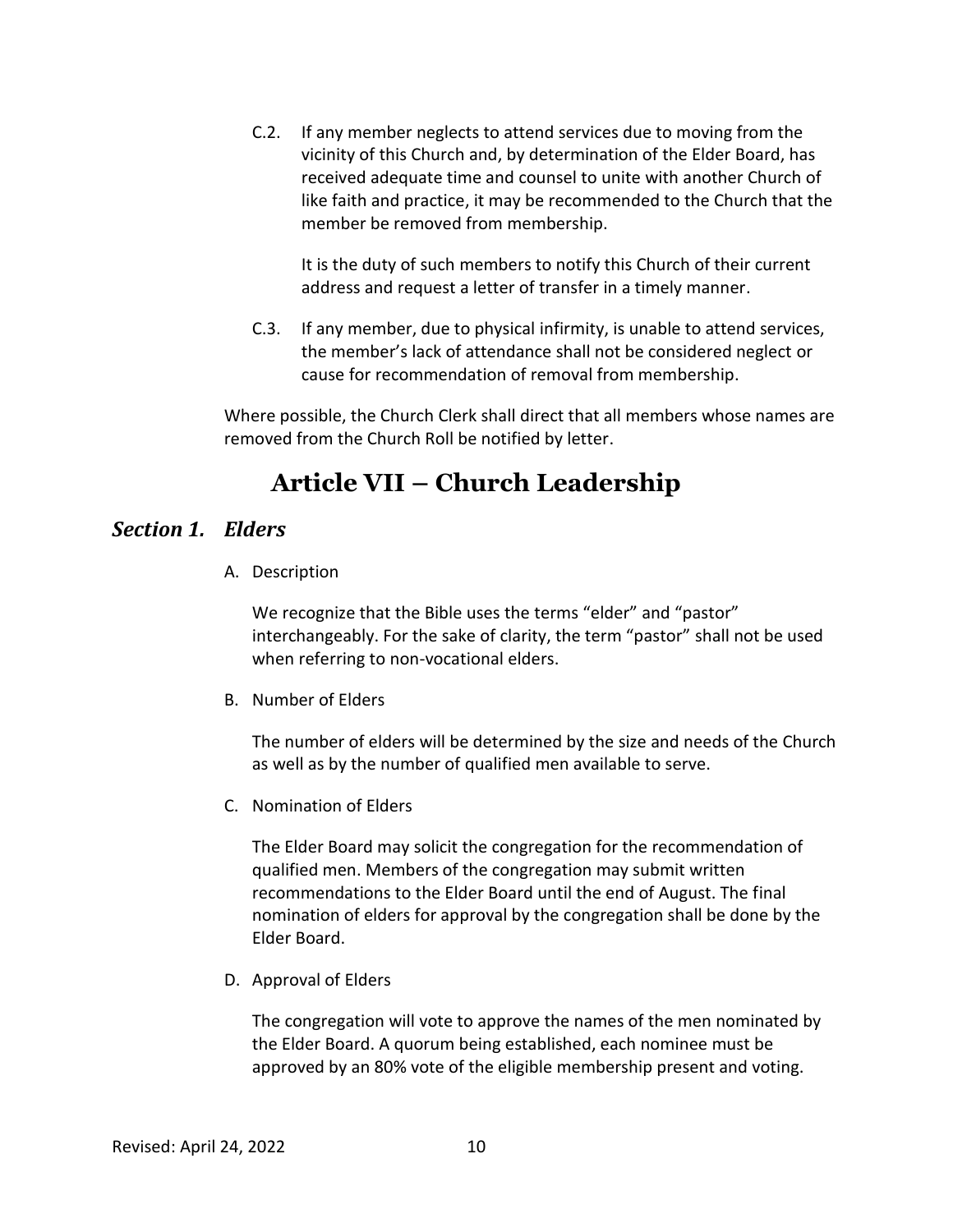The Senior Pastor, at the time of his hire, is immediately approved to serve as an elder and does not require an additional vote by the congregation.

E. Length of Service

An elder is elected to serve for the duration of his membership as long as he continues to meet the qualifications of the office.

F. Qualifications

All men preparing to serve as elders must meet the qualifications set forth in 1 Timothy 3:1-7 and Titus 1:6-9 and must fulfill the elder-training process as determined by the Elder Board. A candidate shall have been a member not less than one year at the time of his election.

- G. The Elder Board
	- G.1. Definition

A godly elder board consists of men who are glorifying God by shepherding the congregation with integrity through biblical doctrine, biblical direction, and biblical discipleship.

- G.2. Organization
	- G.2.a. Number of Members

The number of elders serving on the Elder Board will be determined by the size and needs of the Church as well as by the number of qualified men available to serve. The number of non-vocational elders must be more than the number of pastors also serving on the Elder Board.

G.2.b. Nomination of Members

The Elder Board may solicit the congregation for the recommendation of qualified men. Members of the congregation may submit written recommendations to the Elder Board until the end of August. The final nomination of elders for approval by the congregation shall be done by the Elder Board.

G.2.c. Approval of Members

The congregation will vote to approve the names of the men nominated by the Elder Board. A quorum being established,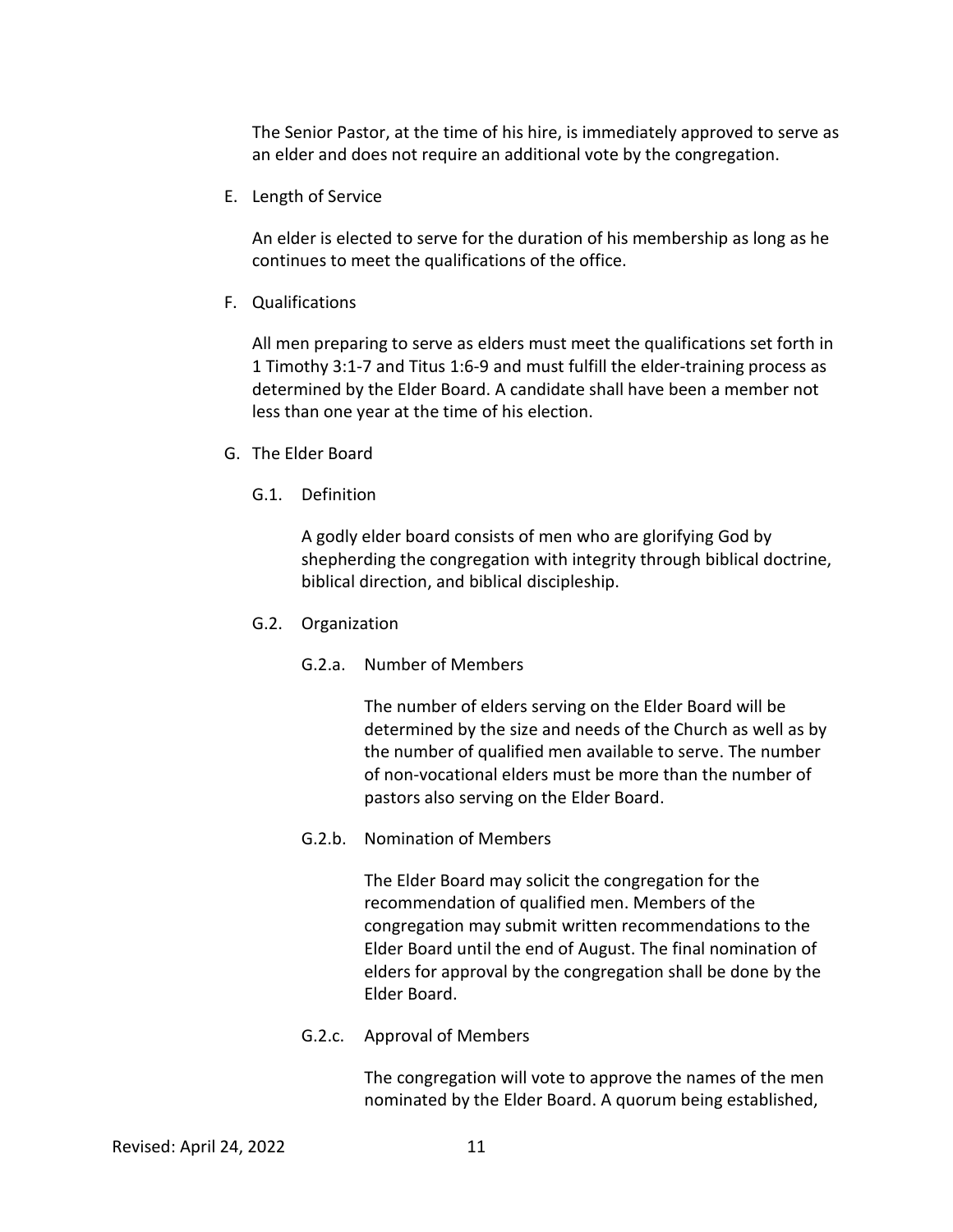each nominee must be approved by an 80% vote of the eligible membership present and voting.

The Senior Pastor, at the time of his hire, is immediately approved to serve on the Elder Board and does not require an additional vote by the congregation.

#### G.2.d. Length of Service

An elder is elected to serve for a three-year term. After serving those three consecutive years, an elder must take a one-year sabbatical before he may be considered again.

In order to maximize the effectiveness of the Elder Board, the length of a term of service for an elder may be shortened so that, as nearly as possible, not more than one-third of the elders are replaced annually.

The Senior Pastor shall serve on the Elder Board for the entire duration of his hire.

An Assistant to the Pastor, as defined by Article VII, Section 2, once approved by the congregation to serve on the Elder Board, is not restricted in the number of consecutive years he may serve and may resume service after stepping off, should the Elder Board request it, without an additional vote by congregation.

#### G.2.e. Qualifications

All men preparing to serve on the Elder Board must meet the qualifications of an elder as defined by this section.

Assistants to the Pastor, as defined by Article VII, Section 2, are eligible for election to the Elder Board from the time of their hire. No minimum length of membership is required.

#### G.2.f. Specific Roles

Elders may be given specific roles to fulfill on the Elder Board. These roles shall include, but shall not be limited to, Chairman, Church Moderator, Finance Team Representative, Missions Team Representative, and Secretary.

G.3. General Duties of the Elder Board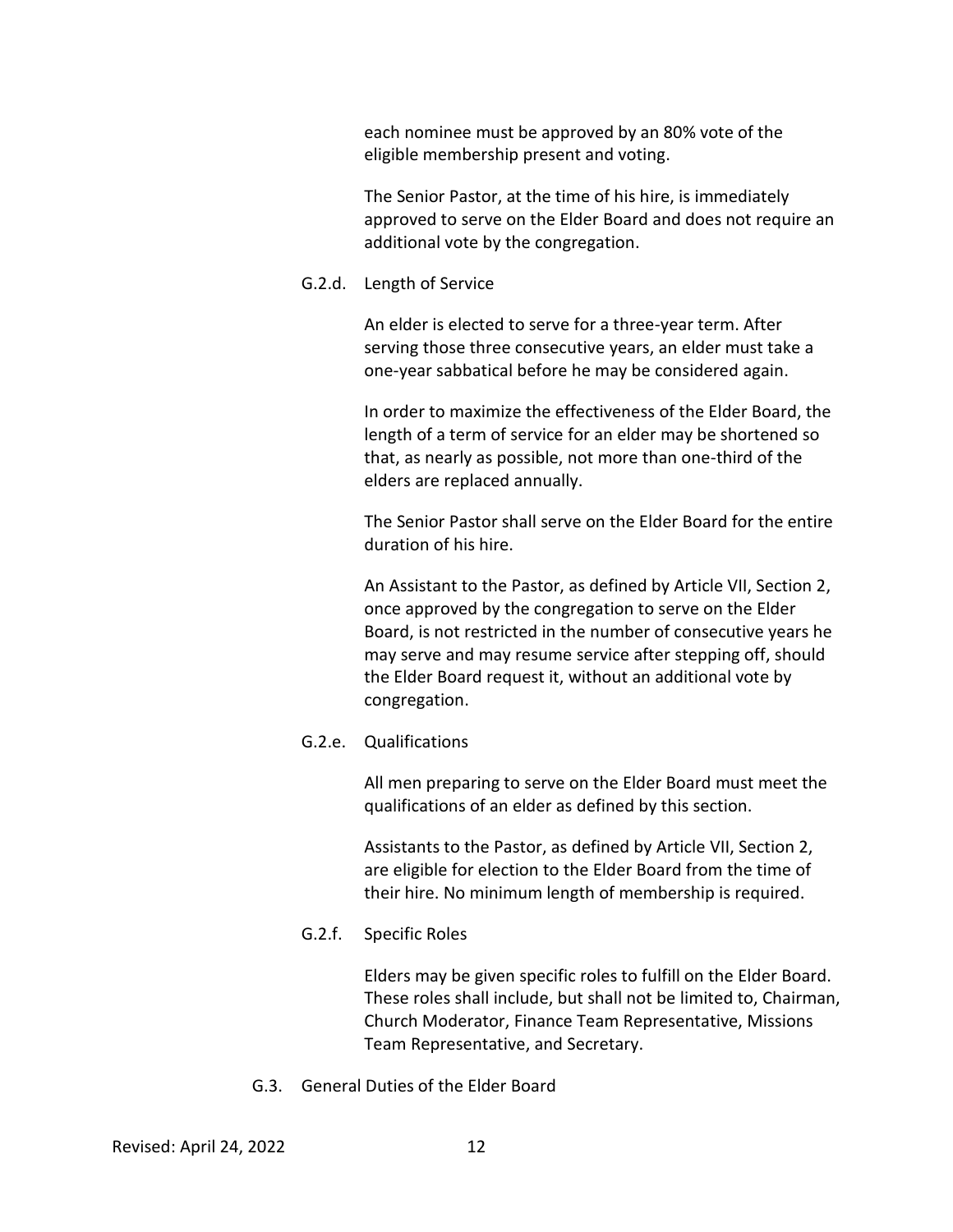The Elder Board is to define the doctrine of the Church, determine the direction of the Church, and be responsible for the discipleship of the Church. All ministries and functions of the Church ultimately operate under the leadership of the Elder Board.

G.3.a. Doctrine

The Elder Board has the responsibility of defining the doctrine of the Church based on the truths of the Bible. This includes writing publications on pertinent doctrinal matters and refuting, when necessary, teachings or trends which are contrary to Scripture.

G.3.b. Direction

The Elder Board is to establish the direction of the Church by determining, reviewing, and revising, as needed, a Philosophy of Ministry.

The Philosophy of Ministry is to serve as a guide when applying the principles of ministry, establishing the plans for the ministry, and administrating all aspects of the Church.

G.3.c. Discipleship

The Elder Board is ultimately responsible for the discipleship of the Church. Means of discipleship shall include but not be limited to:

- G.3.c.1. Maintaining an accurate list of current members.
- G.3.c.2. Overseeing the new membership process.
- G.3.c.3. Encouraging each member to learn and grow in the faith.
- G.3.c.4. Shepherding the restoration/discipline process when needed.
- G.3.c.5. Seeing that qualified and gifted people are equipped and serving in the various leadership positions required.
- G.3.c.6. Ensuring the congregation has a competent understanding of the doctrine and direction of the Church.

Revised: April 24, 2022 13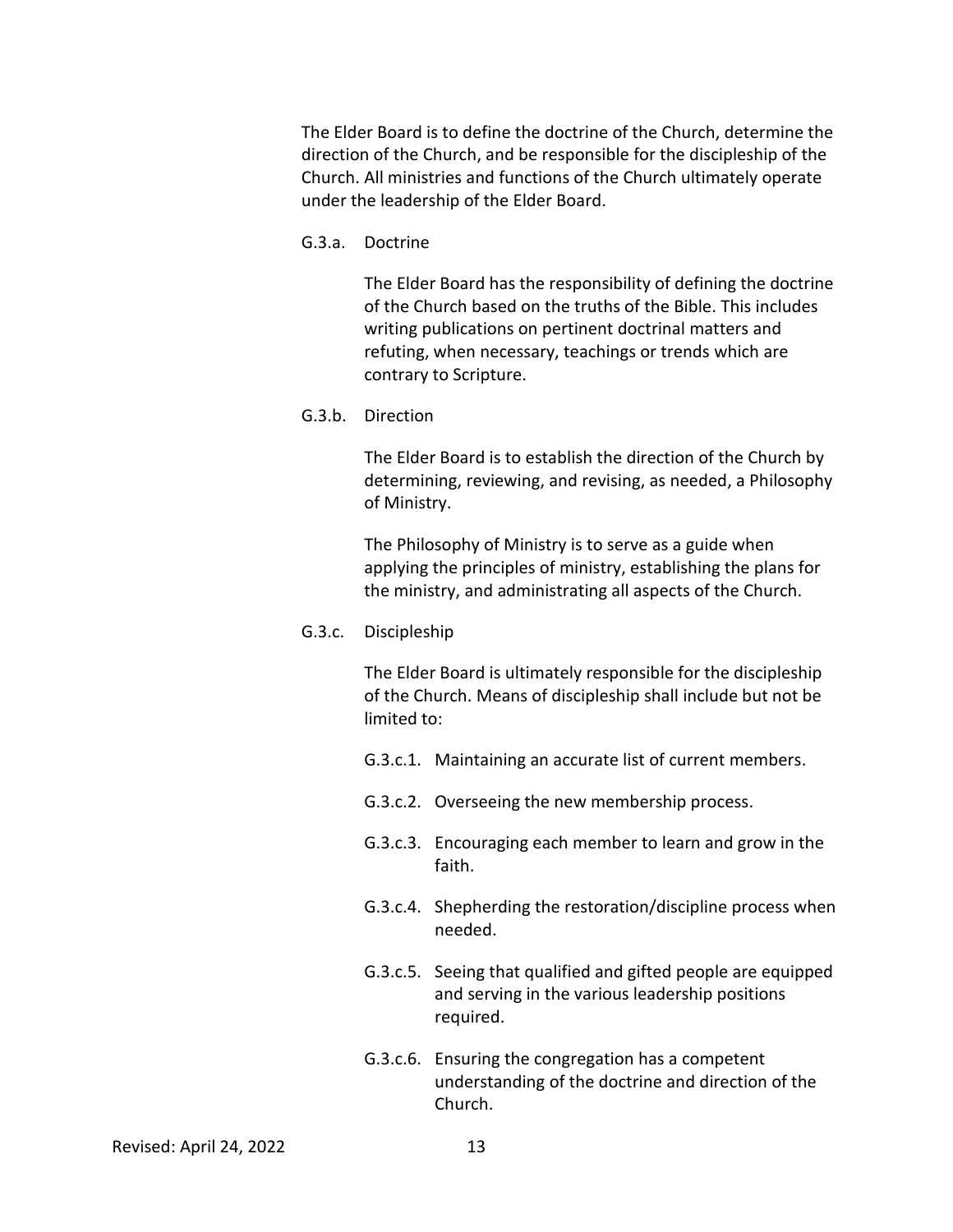- G.4. Specific Duties of the Elder Board
	- G.4.a. Oversight of Church Ministries

The Elder Board is responsible to oversee and annually review every ministry of the Church to make certain that it is fulfilling a specific purpose that is consistent with the Philosophy of Ministry of the Church.

G.4.b. Oversight of Motions

The Elder Board is responsible to review and approve every motion before that motion comes before the Church.

G.4.c. Faithful Service

Elders serving on the Elder Board are required to be faithful in attending Elder Board meetings and carrying out their specific duties. If an elder is unable to carry out these tasks he should submit his resignation to the Elder Board.

G.4.d. Regular Meetings

The Elder Board is required to meet together at least once per month and to report to the congregation every three months regarding the status of the ministry in terms of fulfilling its mission and a public accounting of the funds.

G.4.e. Establish Specific Ministry Objectives

The Elder Board is responsible for providing oversight and direction of the Deacon/Deaconess Ministry, Finance Team, Missions Team and every other group in the Church. It is the responsibility of the Elder Board to see that those who are elected by the Church are made aware of their duties.

G.4.f. Take Leadership in Recommending a New Senior Pastor

In the case of a vacancy in the position of Senior Pastor, the Elder Board will form a search committee tasked with nominating a replacement (see Article VIII, Section 1). The Elder Board may also appoint an interim pastor while the position is vacant.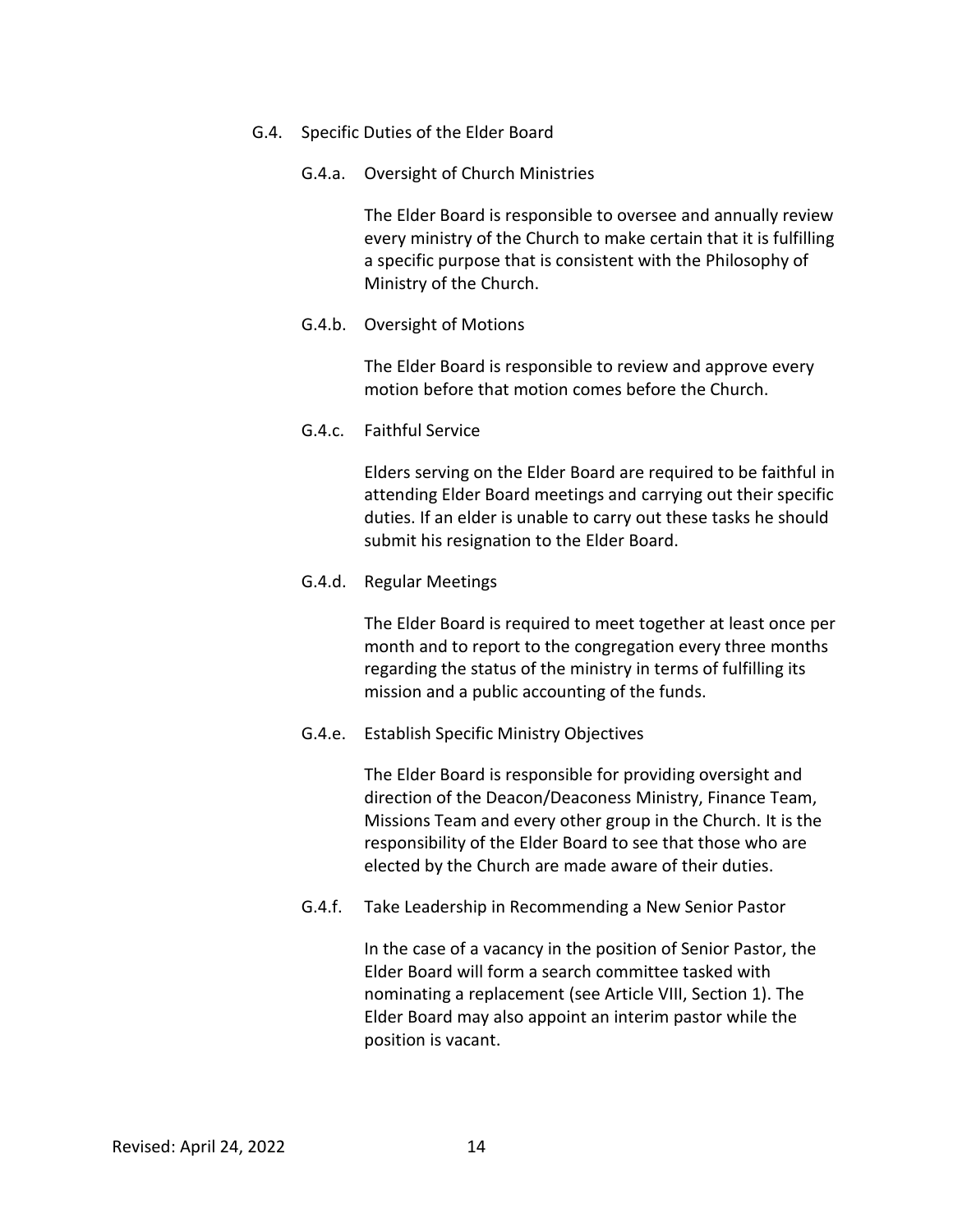### <span id="page-17-0"></span>*Section 2. Pastors and Assistants*

- A. Senior Pastor
	- A.1. Qualifications

The Senior Pastor of this Church shall be an ordained minister. He shall subscribe to the Church Covenant and Doctrinal Statement.

A.2. Duties

It shall be the duty of the Senior Pastor to preach regularly at the Church, to administer the ordinances of the Gospel, and to perform the various duties incumbent upon his office. He shall be an official member of any organization or team within the Church that he chooses. When he is absent, the Pastor shall advise and coordinate with the Elder Board as to pulpit supply.

The Senior Pastor shall be the chief administrator and is ultimately responsible to direct the work of the Church staff.

A.3. Accountability

The Senior Pastor, while ultimately accountable to the congregation, is directly accountable to the Elder Board.

A.4. Hiring Process

The Senior Pastor is the only staff position that is voted on by the congregation.

The Senior Pastor shall be called for an unspecified term.

A.5. Termination

The Senior Pastor's relationship to the Church may be terminated by notice from the Senior Pastor (given one month in advance) or by a majority vote of the eligible Church membership, present and voting, at any called business meeting. This vote requires a quorum be present and must be based on a recommendation by the Elder Board.

The Senior Pastor's relationship to the Church may be terminated by a shorter period than one month by mutual consent or upon payment of one month's salary in advance.

B. Assistant(s) to the Pastor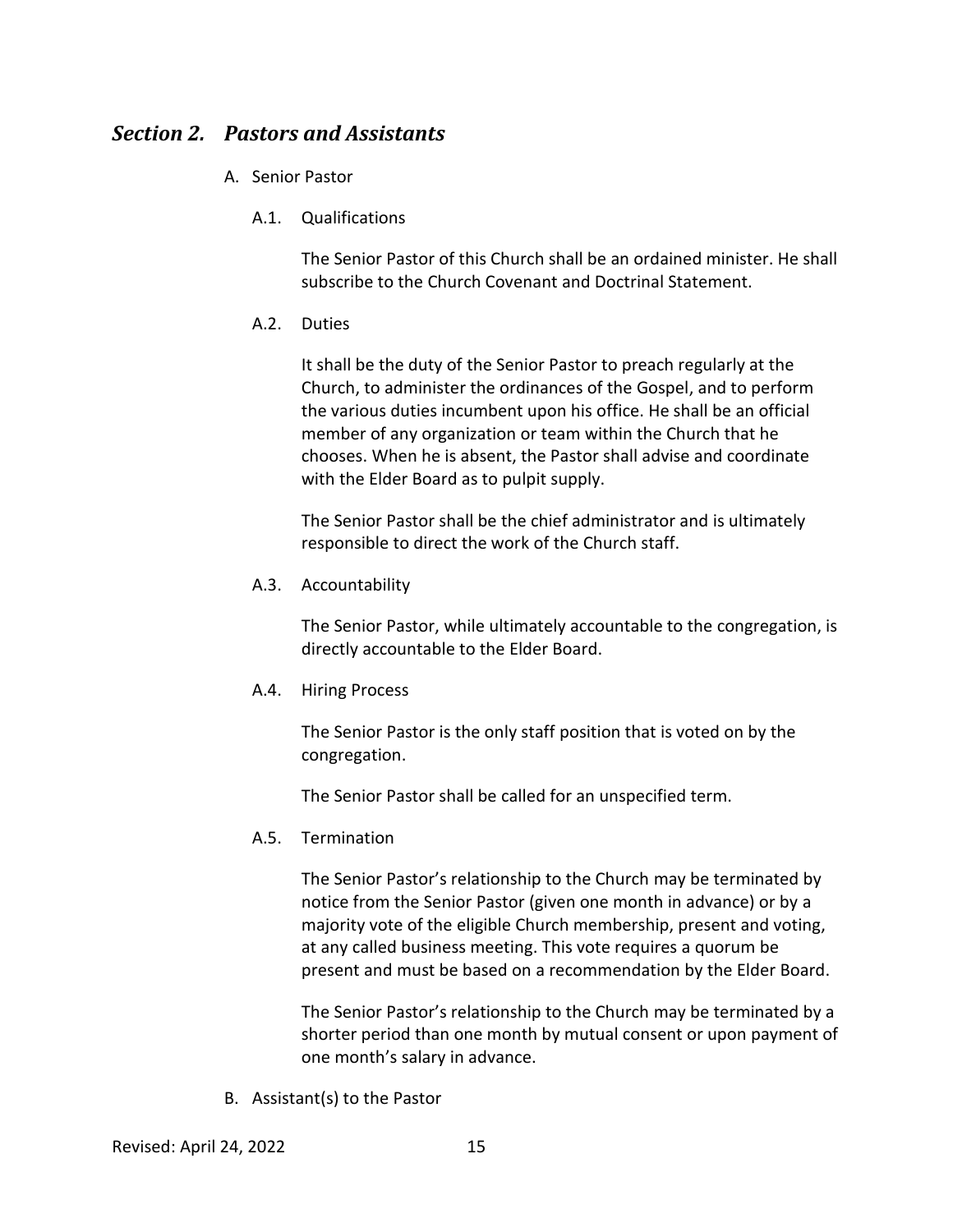B.1. Description

Any staff member with the title Pastor, Director or Minister shall be considered an Assistant to the Pastor.

The titles Pastor and Minister shall be reserved only for men.

B.2. Qualifications

The qualifications for the Assistant to the Pastor shall be the same as for the Senior Pastor, except for ordination.

B.3. Duties

The Assistant to the Pastor shall perform such duties as are assigned by the Senior Pastor or by the Elder Board in the absence of the Senior Pastor.

B.4. Hiring Process

The Elder Board, with the approval of the Senior Pastor, in coordination with the Finance Team, will hire all Assistants to the Pastor on an "as needed" basis.

B.5. Termination

An Assistant to the Pastor may be terminated by the Elder Board under the following conditions:

- B.5.a. Mutual agreement (for any date).
- B.5.b. With thirty (30) days written notice.
- B.5.c. Immediately, if found by the Elder Board to be guilty of heresy, immorality, or is disqualified due to conduct or character.

#### <span id="page-18-0"></span>*Section 3. Deacons and Deaconesses*

A. Description

We recognize deacons and deaconesses as being the men and women in the Church who are actively assisting the Elders in administration, shepherding, and care for the flock.

B. Number of Deacons/Deaconesses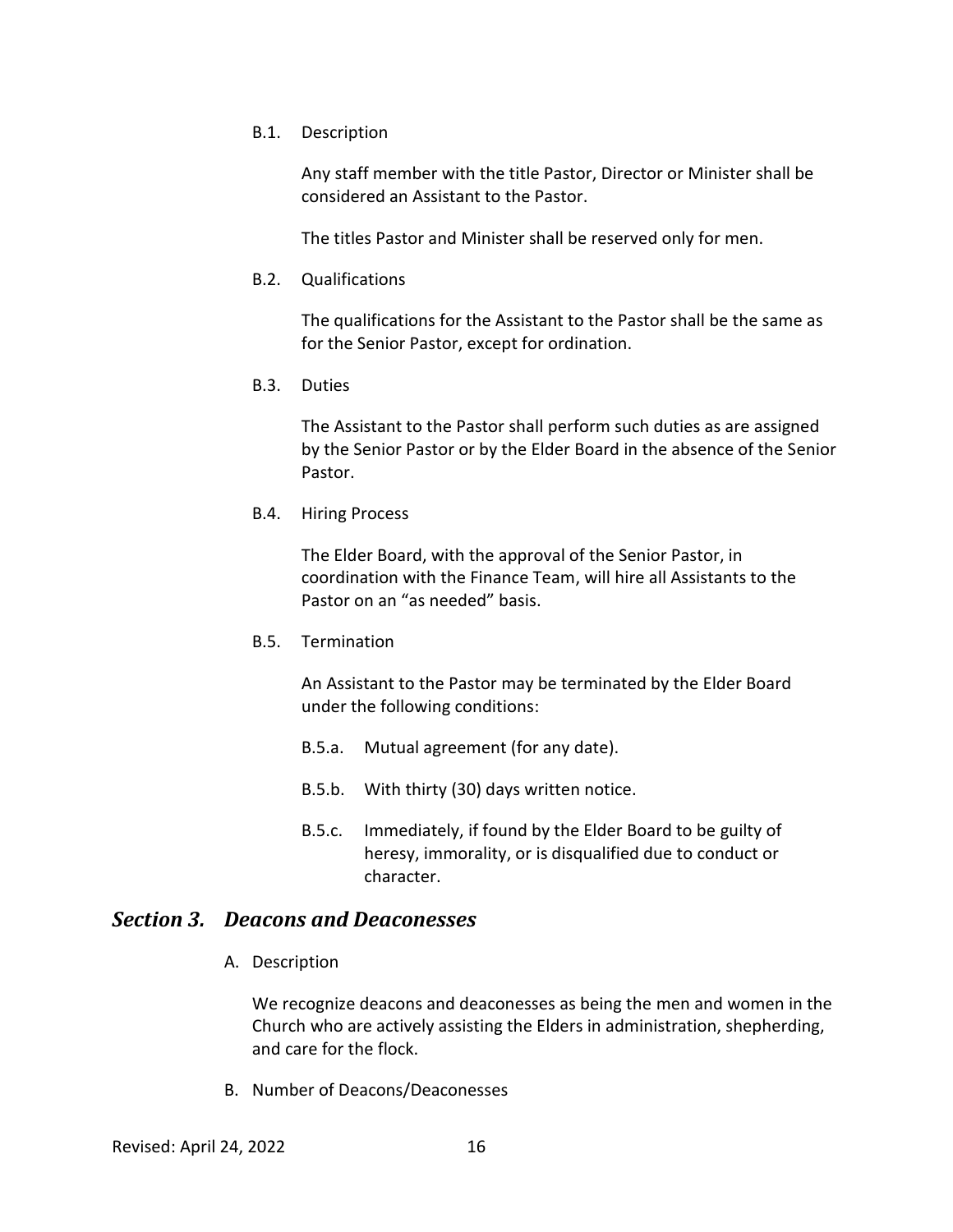The number of deacons and deaconesses will be determined by the size and needs of the Church as well as by the number of qualified men and women available to serve.

C. Nomination of Deacons/Deaconesses

The Elder Board may solicit the congregation for the recommendation of qualified men and women. Members of the congregation may submit written recommendations to the Elder Board until the end of August. The final nomination of deacons and deaconesses for approval by the congregation shall be done by the Elder Board.

D. Approval of Deacons/Deaconesses

The congregation will vote to approve the names of the men and women nominated by the Elder Board to serve as deacons or deaconesses at the Annual Leadership and Budget Meeting. A quorum being established, each deacon/deaconess must be approved by a majority vote of the eligible membership present and voting.

E. Length of Service

A deacon/deaconess is elected to serve for the duration of his/her membership as long as he/she continues to meet the qualifications of the office.

F. Qualifications

All deacons/deaconesses of the Church must be spiritual persons of good report and free from worldly habits (Acts 6:3; 1 Thessalonians 5:22; 1 Timothy 3:8-13), at least 21 years of age, and shall have been a member not less than one year at the time of election.

- G. Specific Roles
	- G.1. Church Clerk (Deacon or Deaconess)
		- G.1.a. Description

The Church Clerk shall be accountable for keeping an accurate record of the proceedings of the Church.

G.1.b. Duties

It shall be the duty of the Church Clerk to: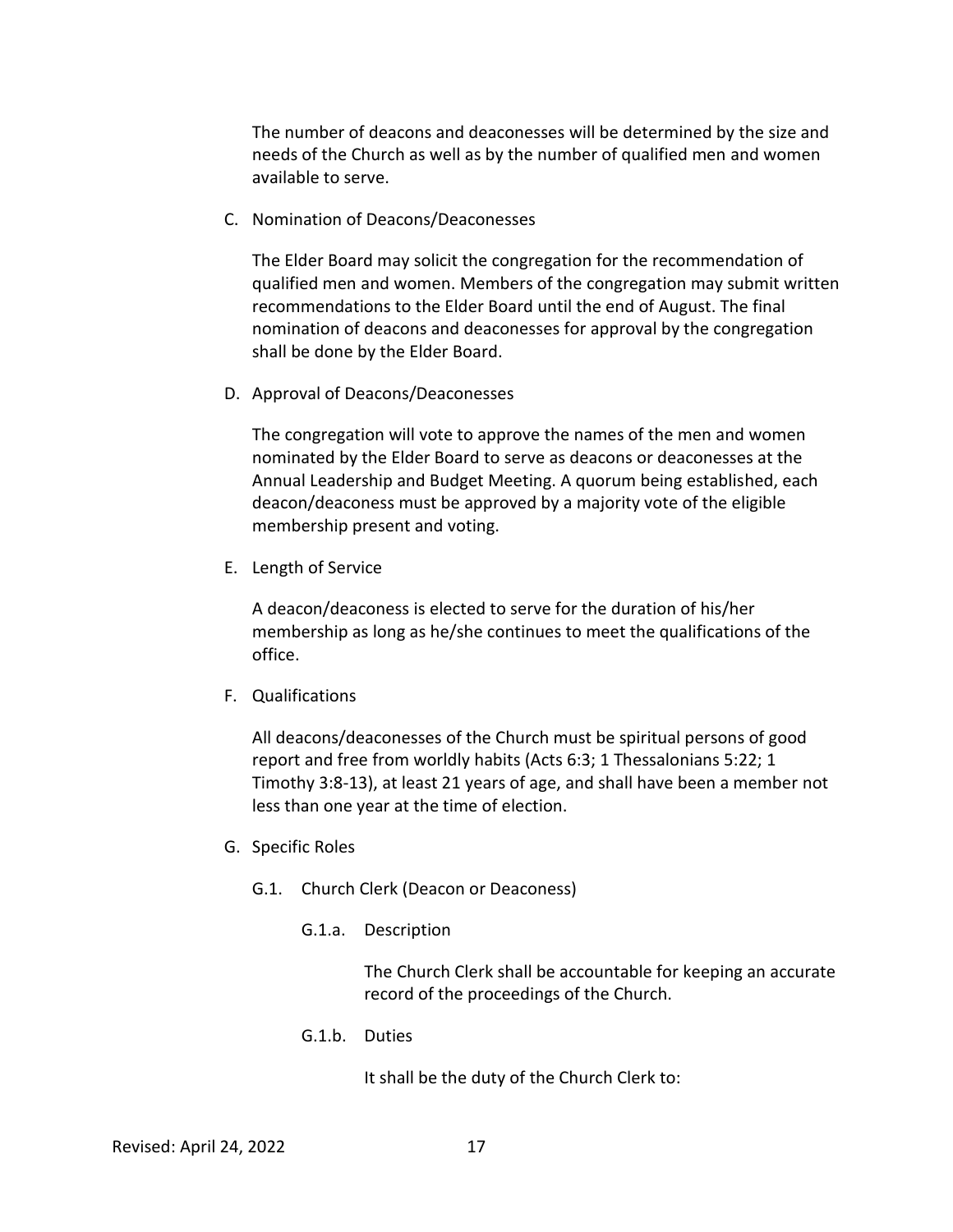- G.1.b.1. Maintain the Church records.
- G.1.b.2. Record the minutes of the Business Meetings.
- G.1.b.3. Present a written report to the Church both quarterly and annually.
- G.1.b.4. Maintain an accurate register of the membership.
- G.1.b.5. When possible, notify by letter all members whose names are removed from the Church Roll.
- G.1.b.6. Perform any other work that pertains to the office.
- G.1.c. Length of Service

The Church Clerk shall be presented by the Elder Board to the Church for their approval for a one-year term not to exceed three consecutive terms.

- G.2. Finance Team Chairman (Deacon)
	- G.2.a. Description

The Finance Team Chairman shall be accountable for ensuring that the Finance Team fulfills its duties as described in Article VII, Section 4.

G.2.b. Duties

It shall be the duty of the Finance Team Chairman to:

- G.2.b.1. Schedule, hold, and moderate all meetings of the Finance Team.
- G.2.b.2. Ensure that each member of the Finance Team is carrying out his/her responsibilities.
- G.2.b.3. Report to the Elder Board regarding the financial condition of the Church on a monthly basis.
- G.2.b.4. Oversee the preparation of a budget annually.
- G.2.b.5. Monitor the Church's compliance with the budget.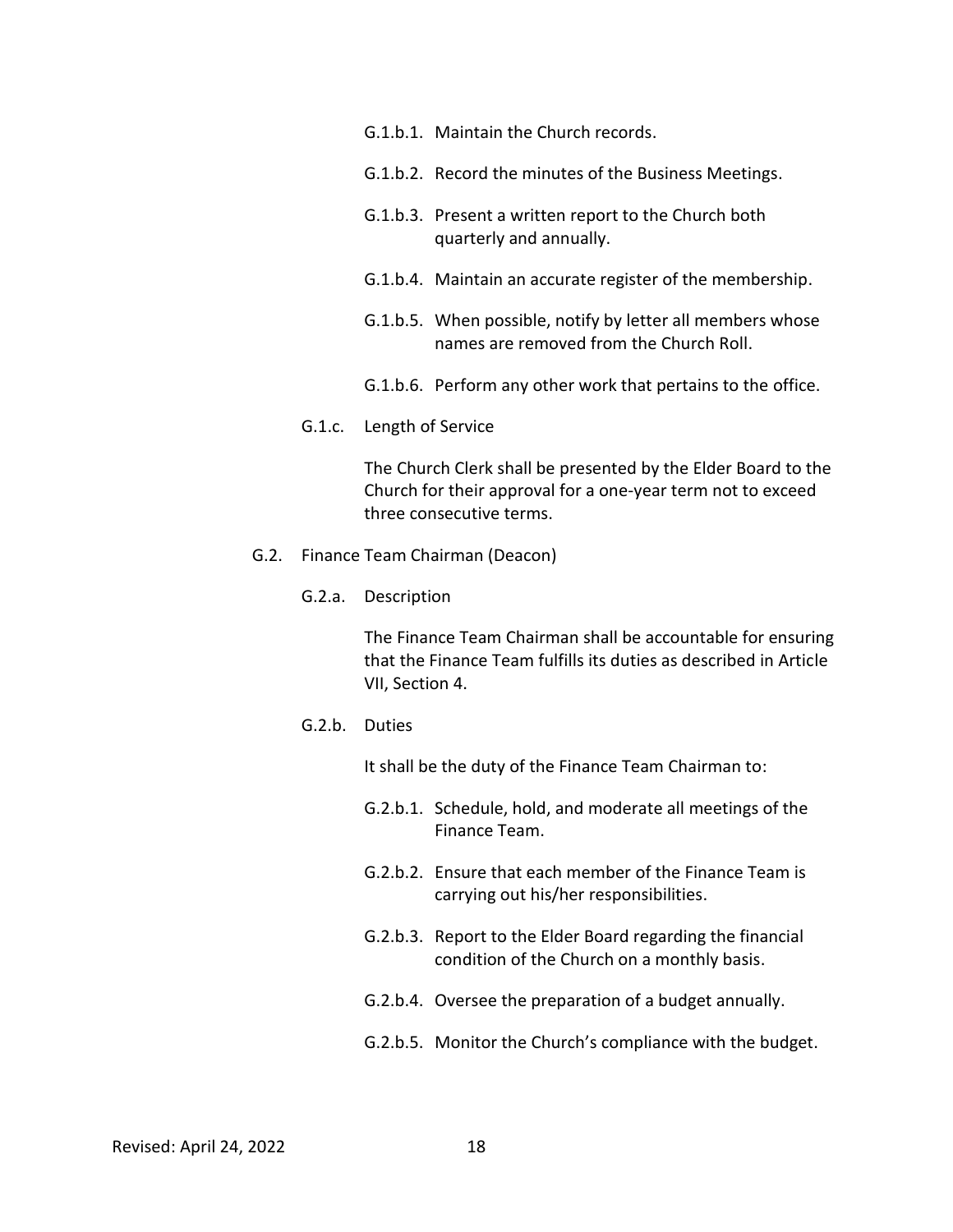G.2.b.6. Report to the congregation quarterly and annually regarding the financial condition of the Church.

If the chairman is unable to fulfill these duties, special arrangements may be made with the approval of the Elder Board to appoint a new chairman.

G.2.c. Length of Service

The Finance Team Chairman shall be presented by the Elder Board to the Church for approval for a one-year term not to exceed three consecutive terms.

- G.3. Church Treasurer (Deacon or Deaconess)
	- G.3.a. Description

The Church Treasurer shall be a member of the Finance Team and accountable for all Church monies.

#### G.3.b. Duties

It shall be the duty of the Church Treasurer to ensure:

- G.3.b.1. Accurate records of all receipts and expenditures.
- G.3.b.2. Accurate disbursements by check, as ordered by the Finance and Missions Teams, according to the approved budget.
- G.3.b.3. Accurate written statements of expenditures and bank balances presented to the Finance and Missions Teams on a monthly basis.
- G.3.b.4. Accurate written quarterly and annual statements presented to the Church.
- G.3.c. Length of Service

The Church Treasurer shall be presented by the Elder Board to the Church for their approval for a one-year term not to exceed three consecutive terms.

- G.4. Receivables Treasurer (Deacon or Deaconess)
	- G.4.a. Description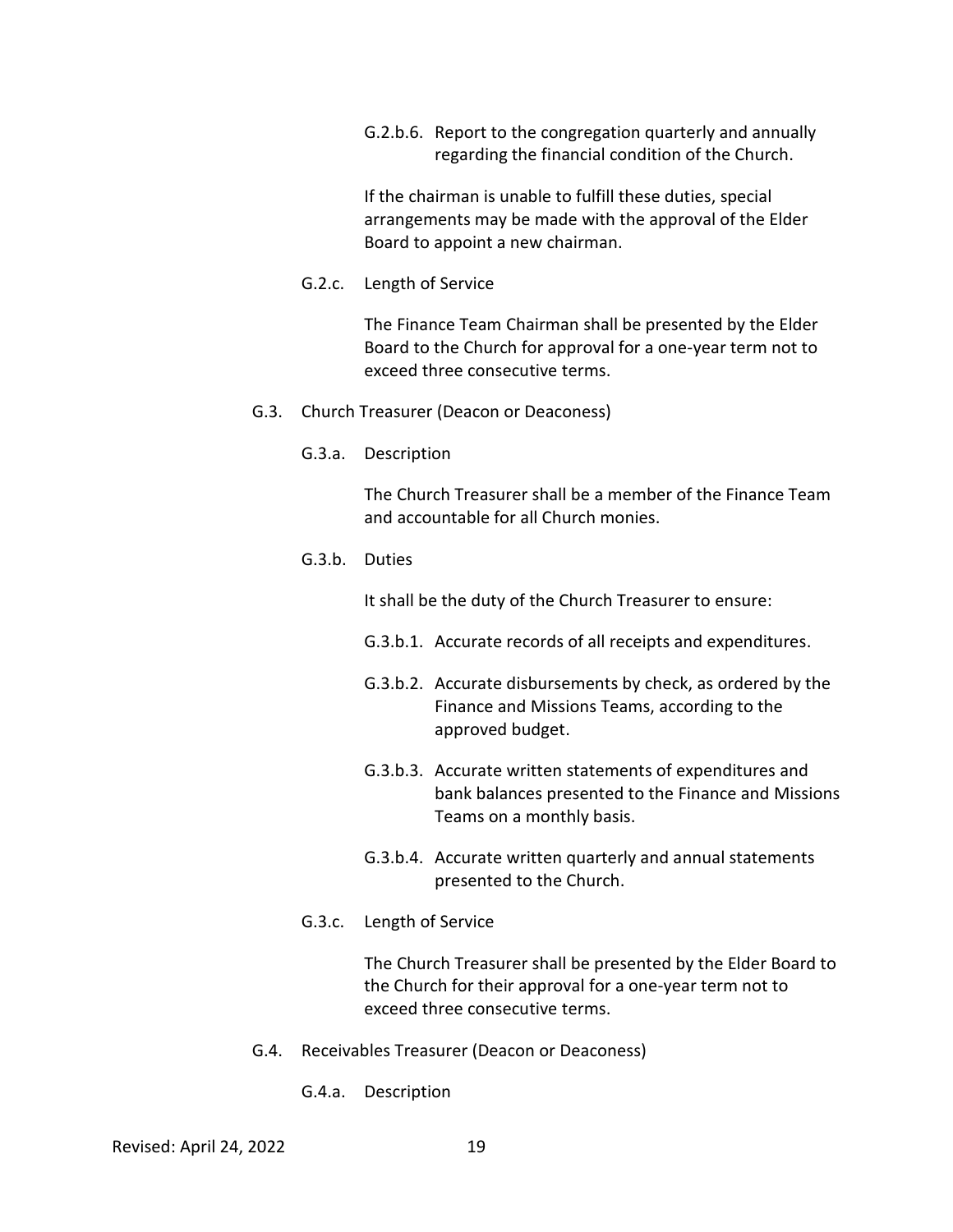The Receivables Treasurer shall be accountable for counting and depositing all monies of the Church. The Receivables Treasurer is not required to be a member of the Finance Team.

G.4.b. Duties

It shall be the duty of the Receivables Treasurer to:

- G.4.b.1. Count, with other persons bonded by the Church, all monies received by the Church.
- G.4.b.2. Keep an accurate record of all Church offerings received.
- G.4.b.3. Deposit all monies of the Church, as soon as possible, in the established account(s) of the Church, at one or more federally insured institutions approved by the Finance Team.
- G.4.b.4. Each week, turn over the deposit slips as designated by the Finance Team.
- G.4.b.5. Verify the accuracy of receivables on written reports provided to the Church quarterly and annually.
- G.4.b. Length of Service

The Receivables Treasurer shall be presented by the Elder Board to the Church for their approval for a one-year term.

If Receivables Treasurer is also a member of the Finance Team, the deacon/deaconess may not serve more than three consecutive terms. If the Receivables Treasurer is not a member of the Finance Team, the consecutive term limit does not apply.

G.4.c. Absence/Vacancy

In case of the absence of the Receivables Treasurer or appointed assistants, the Finance Team shall appoint a temporary assistant for counting the monies.

- G.5. Missions Team Chairman (Deacon)
	- G.5.a. Description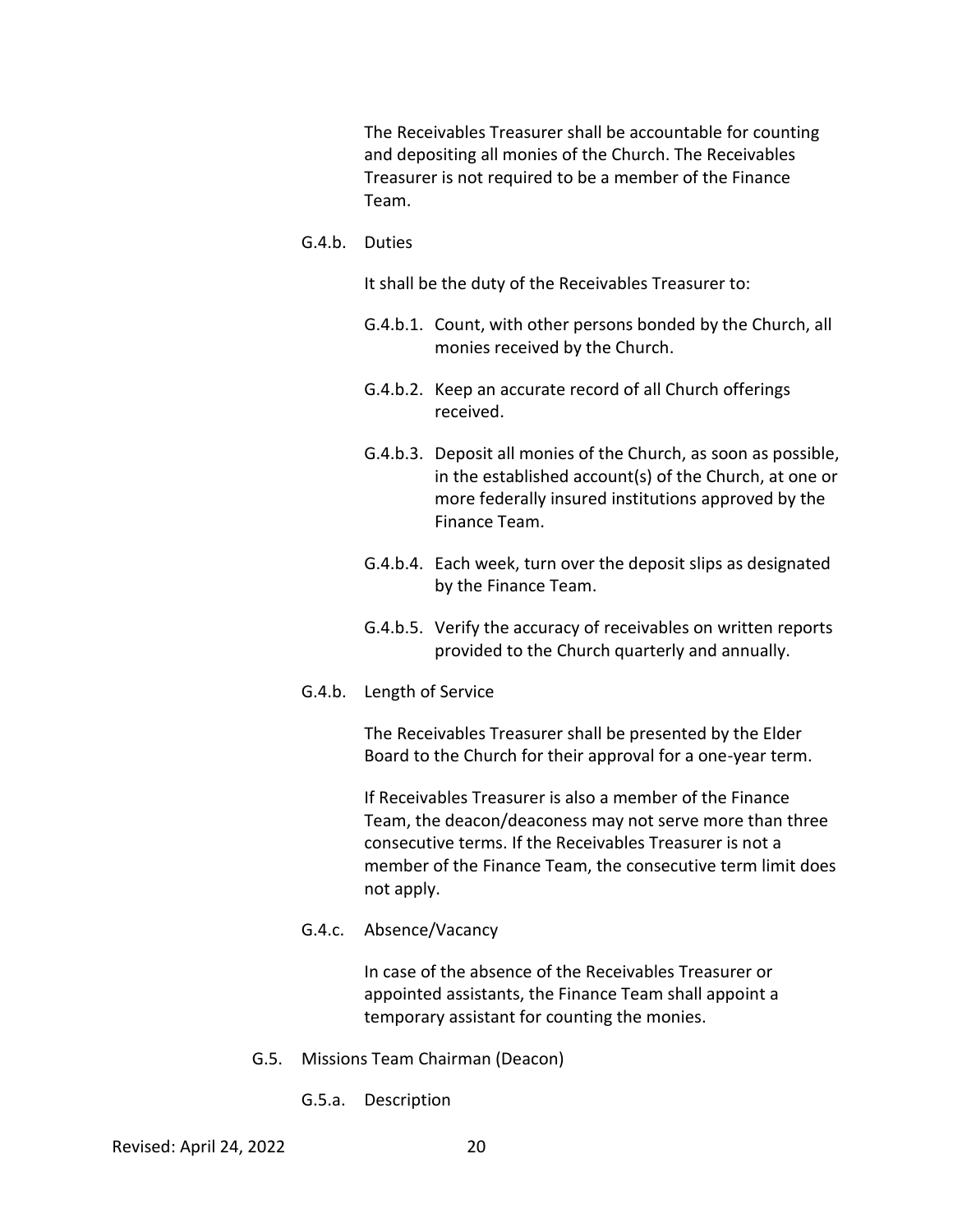The Missions Team Chairman shall be accountable for ensuring that the Missions Team fulfills its duties as described in Article VII, Section 4.

G.5.b. Duties

It shall be the duty of the Missions Team Chairman to:

- G.5.b.1. Schedule, hold, and moderate all meetings of the Missions Team.
- G.5.b.2. Ensure that each member of the Missions Team is carrying out his/her responsibilities.

If the Chairman is unable to fulfill these duties, special arrangements may be made with the approval of the Elder Board to appoint a new chairman.

G.5.b. Length of Service

The Missions Team Chairman shall be presented by the Elder Board to the Church for their approval for a one-year term not to exceed three consecutive terms.

- H. Ministry Teams
	- H.1. Missions Team
		- H.1.a. Description

The Missions Team is comprised of deacons/deaconesses who are responsible for all of the missionary activities of the Church.

H.1.b. Organization

H.1.b.1. Number of Members

No less than five and no more than nine deacons/deaconesses, including the chairman, will comprise the Missions Team. The number of deaconesses shall be no more than half the number of members on the team.

H.1.b.2. Nomination of Members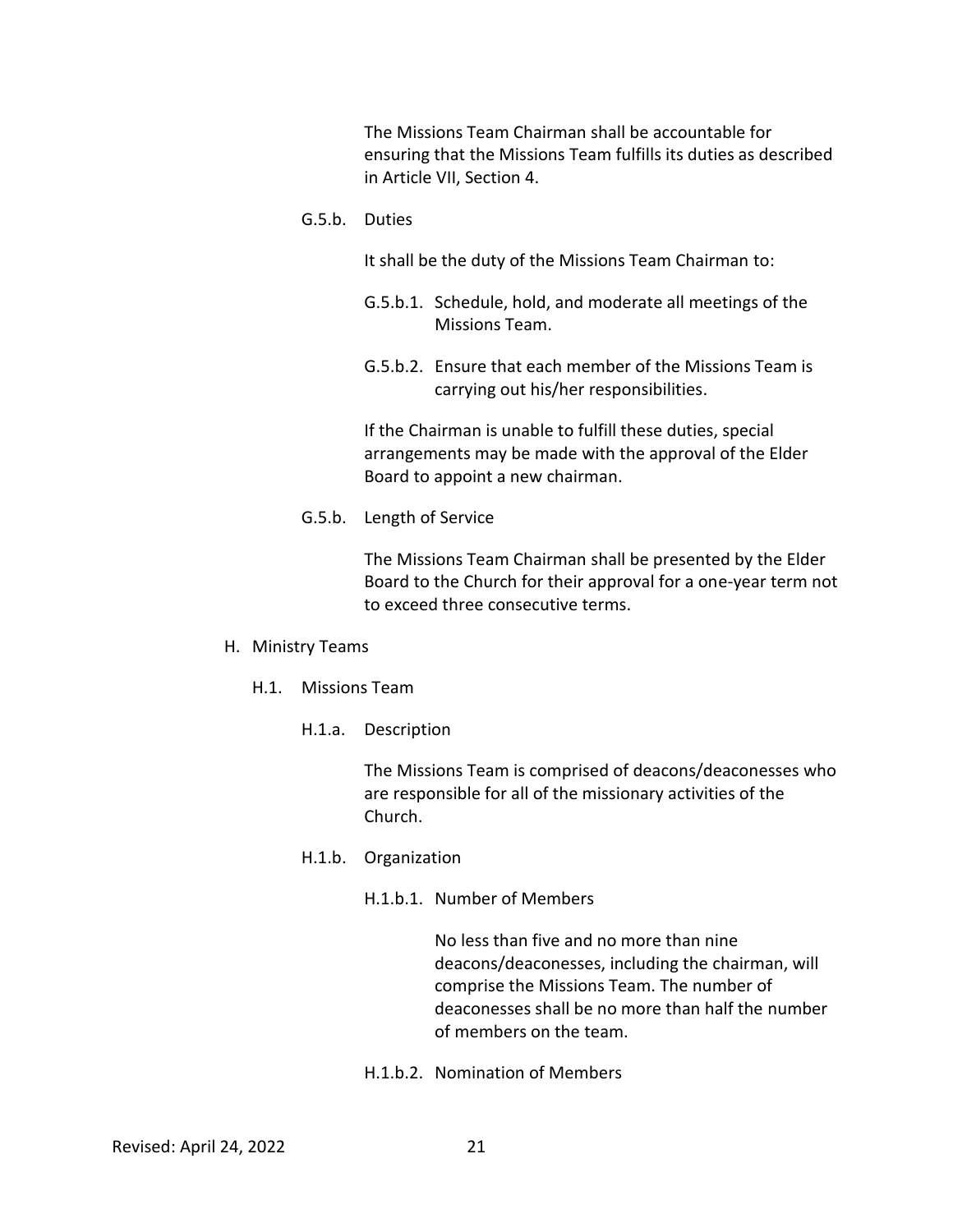The Elder Board may solicit the congregation for the recommendation of qualified men and women. Members of the congregation may submit written recommendations to the Elder Board until the end of August. The final nomination of Mission Team members for approval by the congregation shall be done by the Elder Board.

H.1.b.3. Approval of Members

Missions Team members shall be presented for congregational approval at the Annual Leadership and Budget Meeting. A quorum being established, each member must be approved by a majority vote of the eligible membership present and voting.

H.1.b.4. Length of Service

A Missions Team member is elected to serve for a three-year term. After serving a full term, a Missions Team member must take a one-year sabbatical before he/she is again eligible.

In order to maximize the effectiveness of the Missions Team, the length of a term of service for a Missions Team member may be shortened so that, as nearly as possible, not more than one-third of the Missions Team is replaced annually.

H.1.b.5. Qualifications

All Missions Team members must be qualified deacons or deaconesses of the Church.

#### H.1.c. Responsibilities

- H.1.c.1. General Responsibilities
	- H.1.c.1.a) Give thoughtful study to the Mission's philosophy, objectives and programs of the Church as directed by the Elder Board.
	- H.1.c.1.b) Promote the study of missions.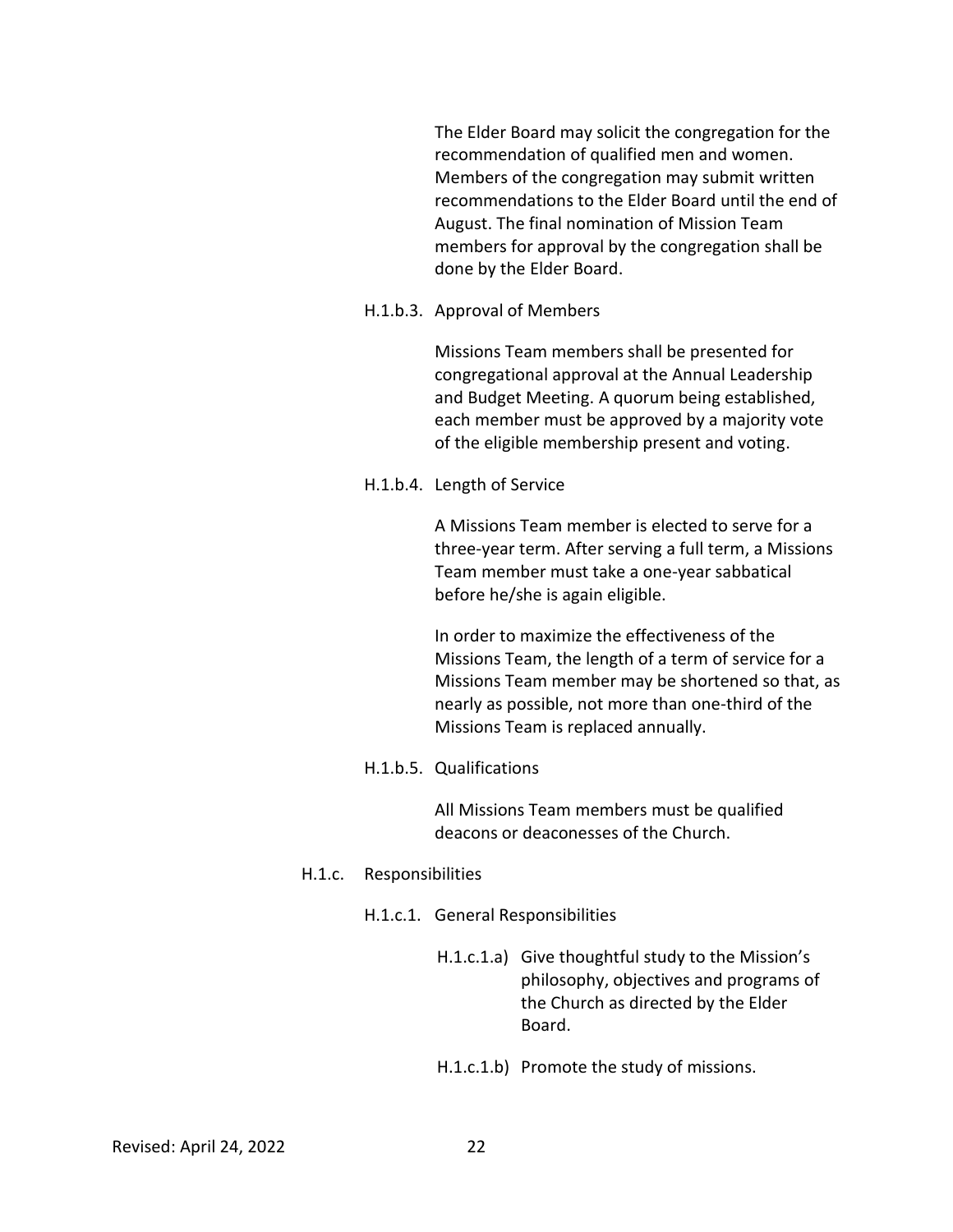- H.1.c.1.c) Promote missionary meetings and programs.
- H.1.c.1.d) Distribute missionary literature (either personally or by assigning responsibility to various auxiliary organizations).

#### H.1.c.2. Specific Responsibilities

- H.1.c.2.a) Meet, at least monthly, to review the missionary activities of the Church and confirm that they are in line with the Philosophy of Ministry as established by the Elder Board.
- H.1.c.2.b) Communicate regularly with the Elder Board concerning the missions ministry within the Church.
- H.1.c.2.c) Interview all potential missionaries and make recommendations to the Elder Board for congregational approval and support.
- H.1.c.2.d) Ensure a quarterly report is prepared for the Elder Board and the congregation on all of the receipts and expenditures related to the missionary budget.

Note: The Church must approve any extra-budget expenditure exceeding \$1,000.

H.1.c.2.e) Prepare the missionary section of the budget in a manner that adequately reflects the missionary interest of the Church.

> The missionary section of the budget shall be submitted to the Elder Board for initial approval and then to the Church for final approval at the Annual Leadership and Budget Meeting.

#### H.1.d. Missions Team Policies Regarding Missionaries

Revised: April 24, 2022 23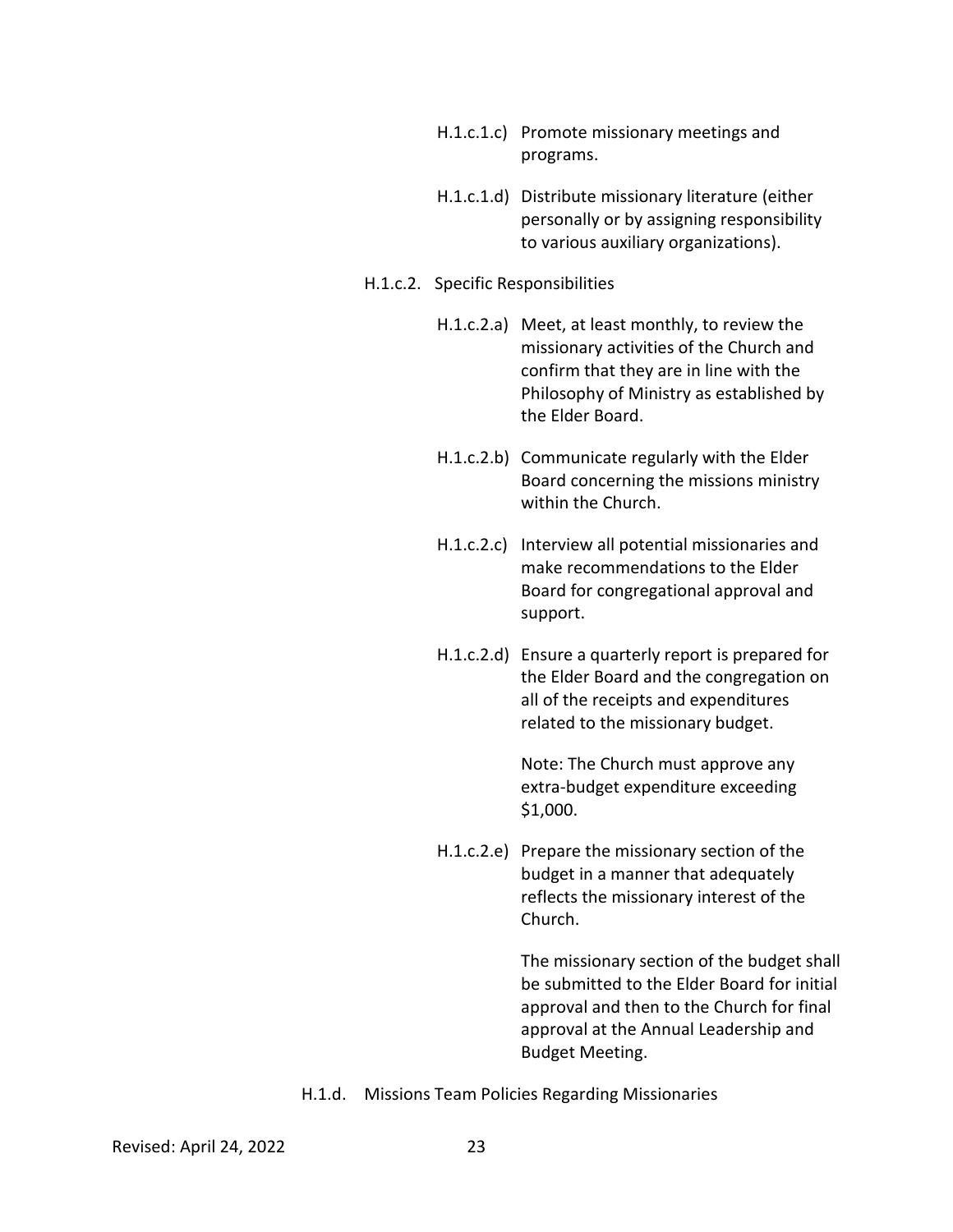H.1.d.1. For Those Pursuing Missions

The Missions Team shall provide counsel and recommendations to Church members interested in entering mission work before they join a missionarysending agency.

Persons desiring the Church's financial support shall contact the Missions Team upon their acceptance by a missionary-sending agency.

H.1.d.2. For Those Missionaries Returning from the Field

The Missions Team shall meet with our missionaries upon their return from the field of service to review their past and future service and/or problems.

- H.1.d.3. For Those Missionaries on the Field
	- H.1.d.3.a) The Missions Team shall ensure regular communication with all missionaries related to the missionaries' activities.
	- H.1.d.3.b) The Missions Team shall not transact any business or enter into an agreement with any person or persons, missionary board, or society relative to their work which shall involve an extra expenditure of the Church's money without first receiving permission from the Elder Board.
	- H.1.d.3.c) The Missions Team shall ensure that all missionaries are in agreement with the Doctrinal Statement as set forth in this Constitution and serving, or going out under, an agency approved by the Church.
- H.2. Finance Team

#### H.2.a. Description

The Finance Team is comprised of deacons/deaconesses who are responsible for all of the finances and properties of the Church.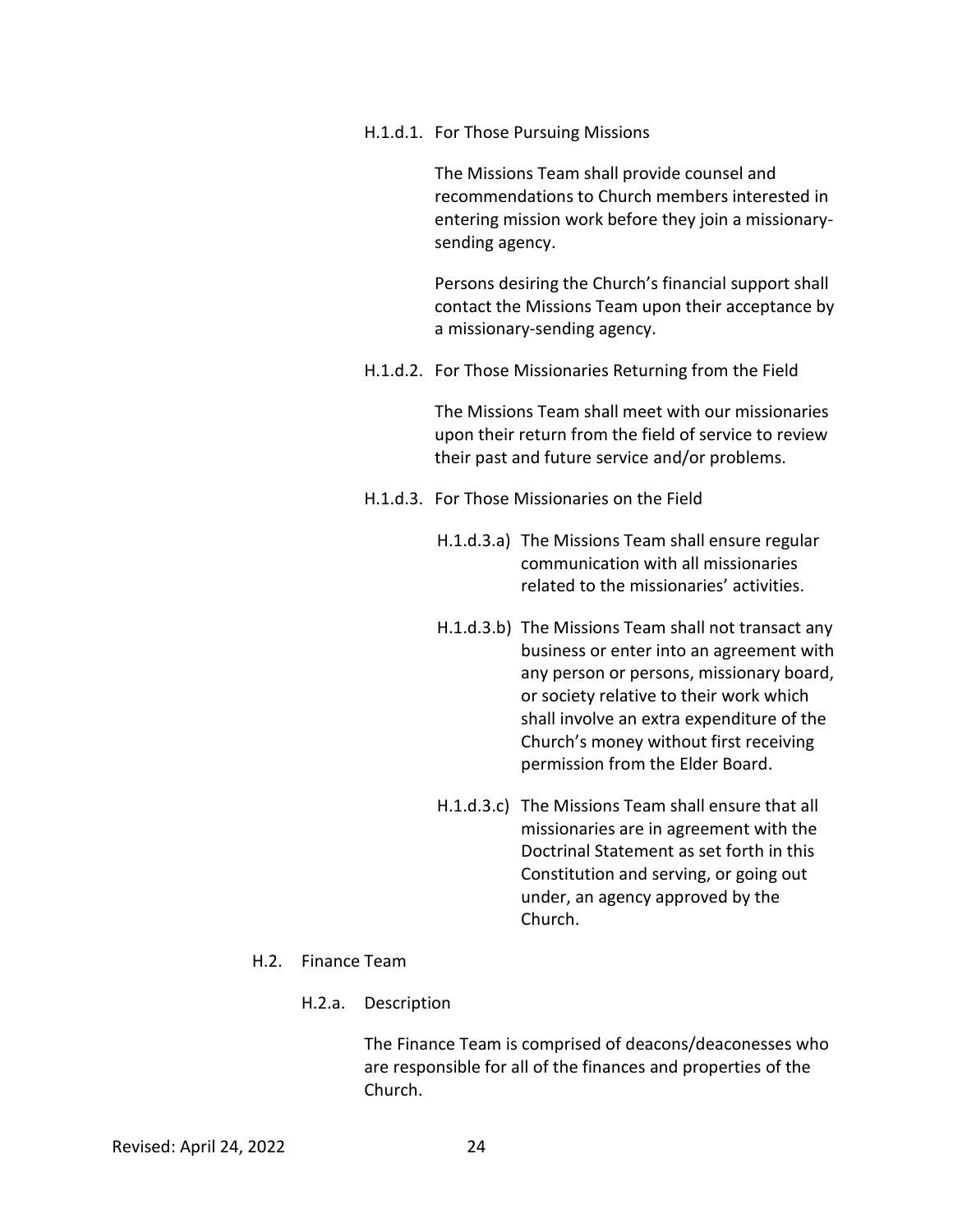#### H.2.b. Organization

#### H.2.b.1. Number of Members

No less than five and no more than nine deacons/deaconesses, including the chairman, Church Treasurer, and Receivables Treasurer (when applicable), will comprise the Finance Team. The number of deaconesses shall be no more than half the number of members on the team.

#### H.2.b.2. Nomination of Members

The Elder Board may solicit the congregation for the recommendation of qualified men and women. Members of the congregation may submit written recommendations to the Elder Board until the end of August. The final nomination of Finance Team members for approval by the congregation shall be done by the Elder Board.

#### H.2.b.3. Approval of Members

Finance Team members shall be presented for congregational approval at the Annual Leadership and Budget Meeting. A quorum being established, each member must be approved by a majority vote of the eligible membership present and voting.

#### H.2.b.4. Length of Service

A Finance Team member is elected to serve for a three-year term. After serving a full term, a Finance Team member must take a one-year sabbatical before he/she is again eligible.

In order to maximize the effectiveness of the Finance Team, the length of a term of service for a Finance Team member may be shortened so that, as nearly as possible, not more than one-third of the Finance Team is replaced annually.

#### H.2.b.5. Qualifications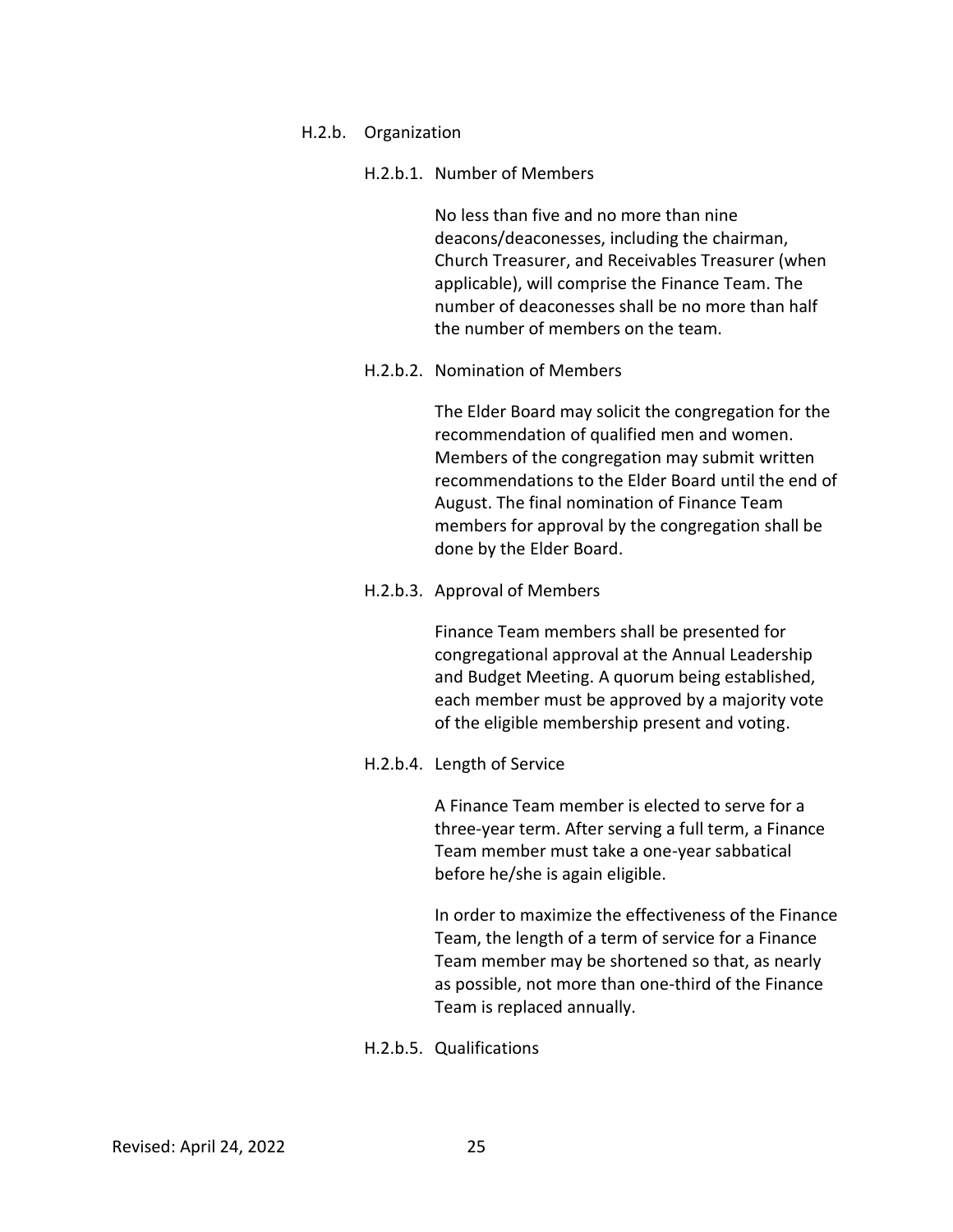All Finance Team members must be qualified deacons or deaconesses of the Church.

#### H.2.c. Responsibilities

- H.2.c.1. Meet, at least monthly, to review the financial activities of the Church and confirm that they are in line with the budget as established by the Church.
- H.2.c.2. Communicate regularly with the Elder Board concerning the financial state of the Church.

While the Elder Board governs the Church, the Elder Board will not bring a financial motion to the congregation without first involving the Finance Team.

- H.2.c.3. Ensure quarterly and annual reports on the financial state of the Church are prepared for the Elder Board and the congregation giving a complete accounting of the Church's financial affairs.
- H.2.c.4. Prepare a budget of the estimated expenses for the upcoming fiscal year of the Church.

The budget shall be submitted to the Elder Board for initial approval and then to the Church for final approval at the Annual Leadership and Budget Meeting.

- H.2.c.5. Upon authorization by the Elder Board, the Finance Team shall employ all Assistants to the Pastor and/or additional Church staff.
- H.2.c.6. Oversee the building and property interests of the Church and keep the same adequately insured and maintained.
- H.2.c.7. Authorize the payment of all expenditures incurred for the carrying on of the general work of the Church.

Note: The Church must approve any extra-budget expenditure exceeding \$1,000 and no mortgage or encumbrance may be placed upon the property, nor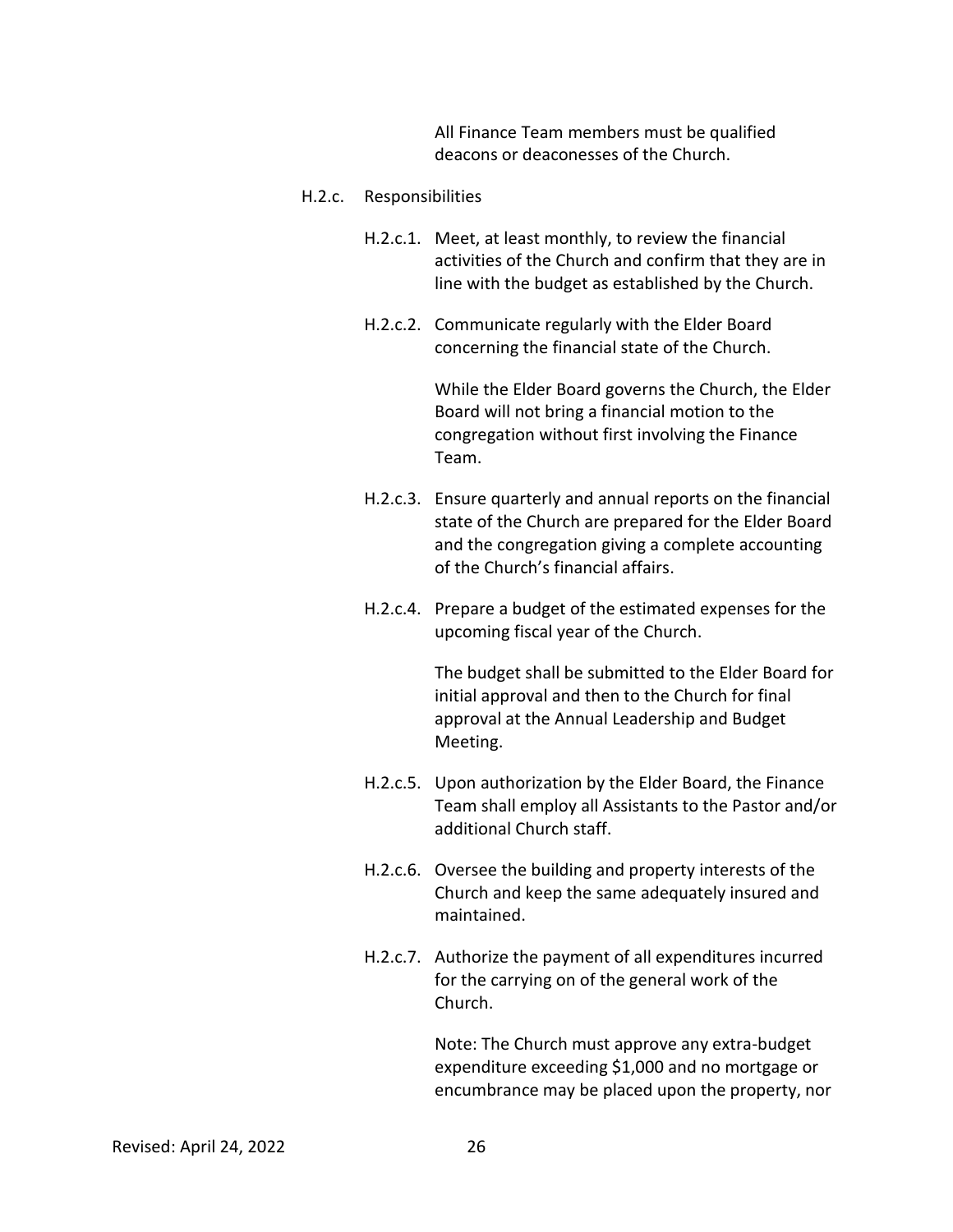shall any portion of it be sold, without special vote of the Church (Article X, Section 7).

H.2.c.8. Appoint an auditor, or auditors, to make an annual audit/review of the financial records of the Church, unless the congregation deems otherwise. The report of this audit/review shall be available to the congregation.

> Auxiliary organizations shall be audited/reviewed as deemed necessary.

- H.2.c.9. Ensure a safe and honorable collection process for the offering and other monies given to the Church
- H.3. Membership Team
	- H.3.a. Description

The Membership Team is comprised of the elders and their wives, plus designated deacons and deaconesses, and is accountable for interviewing, and then recommending to the Elder Board, all Church membership candidates who satisfy the requirements for membership.

- H.3.b. Organization
	- H.3.b.1. Number of Members

No less than four elders, deacons, or deaconesses will comprise the Membership Team.

H.3.b.2. Nomination of Members

The Elder Board may solicit the congregation for the recommendation of qualified men and women. Members of the congregation may submit written recommendations to the Elder Board until the end of August. The final nomination of Membership Team members for approval by the congregation shall be done by the Elder Board.

H.3.b.3. Approval of Members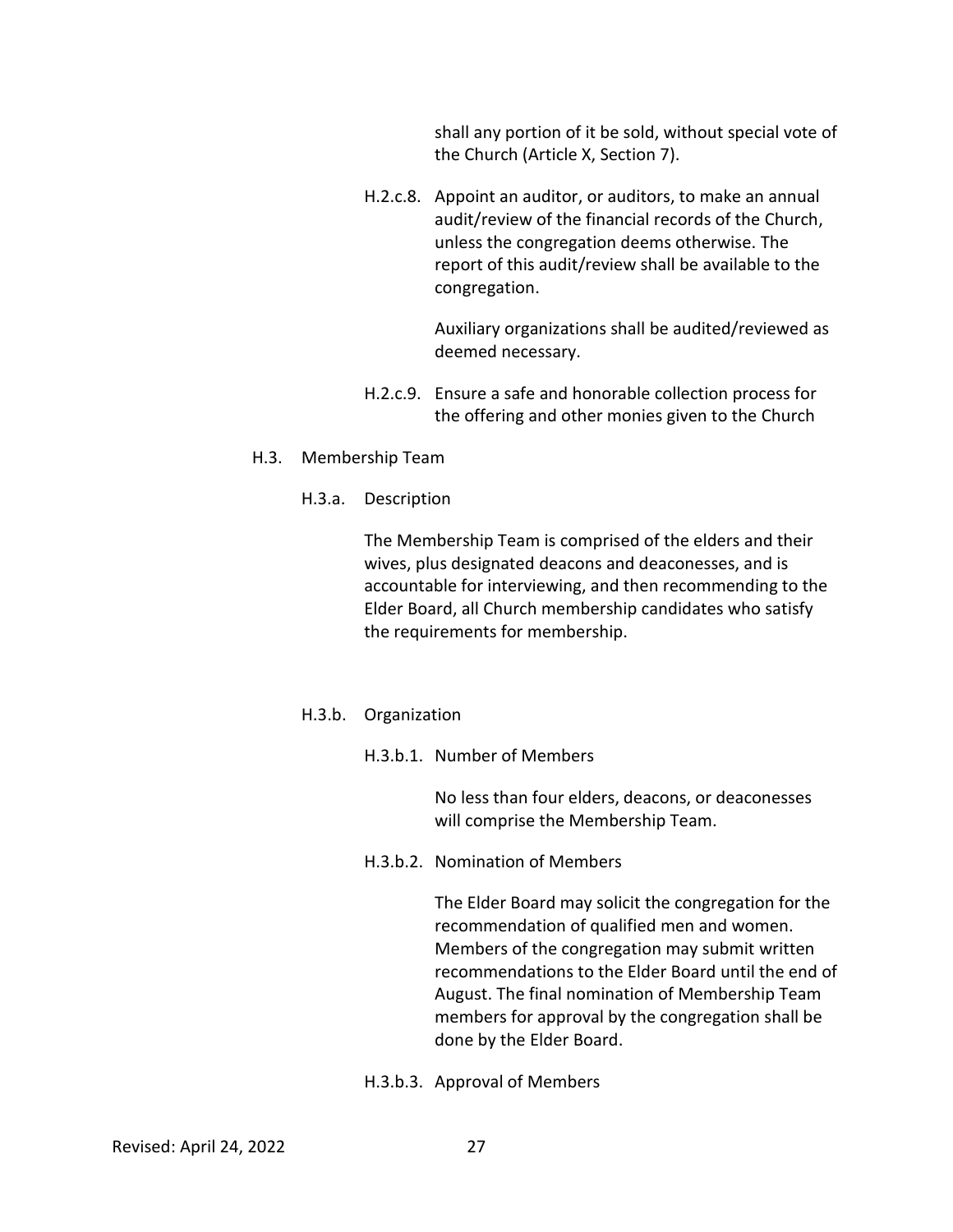Membership Team members shall be presented for congregational approval at the Annual Leadership and Budget Meeting. A quorum being established, each member must be approved by a majority vote of the eligible membership present and voting.

H.3.b.4. Length of Service

A Membership Team member is elected to serve for a one-year term. There is no limit to the number of consecutive terms that may be served.

H.3.b.5. Qualifications

All Membership Team members must be qualified elders, deacons, or deaconesses of the Church.

#### H.3.c. Responsibilities

- H.3.c.1. Ensure that each membership candidate has a clear understanding of the gospel and a testimony of salvation.
- H.3.c.2. Ensure that each membership candidate has a clear understanding of the purpose and function of the Church.
- H.3.c.3. Ensure that each membership candidate has been publicly baptized by immersion after salvation.
- H.3.c.4. Ensure that each membership candidate expresses a clear commitment to this ministry.

#### H.4. Assistance Team

H.4.a. Description

The Assistance Team is accountable for overseeing the distribution of the Assistance Fund. This fund is primarily designed to assist in meeting genuine financial needs among members of the congregation.

- H.4.b. Organization
	- H.4.b.1. Number of Members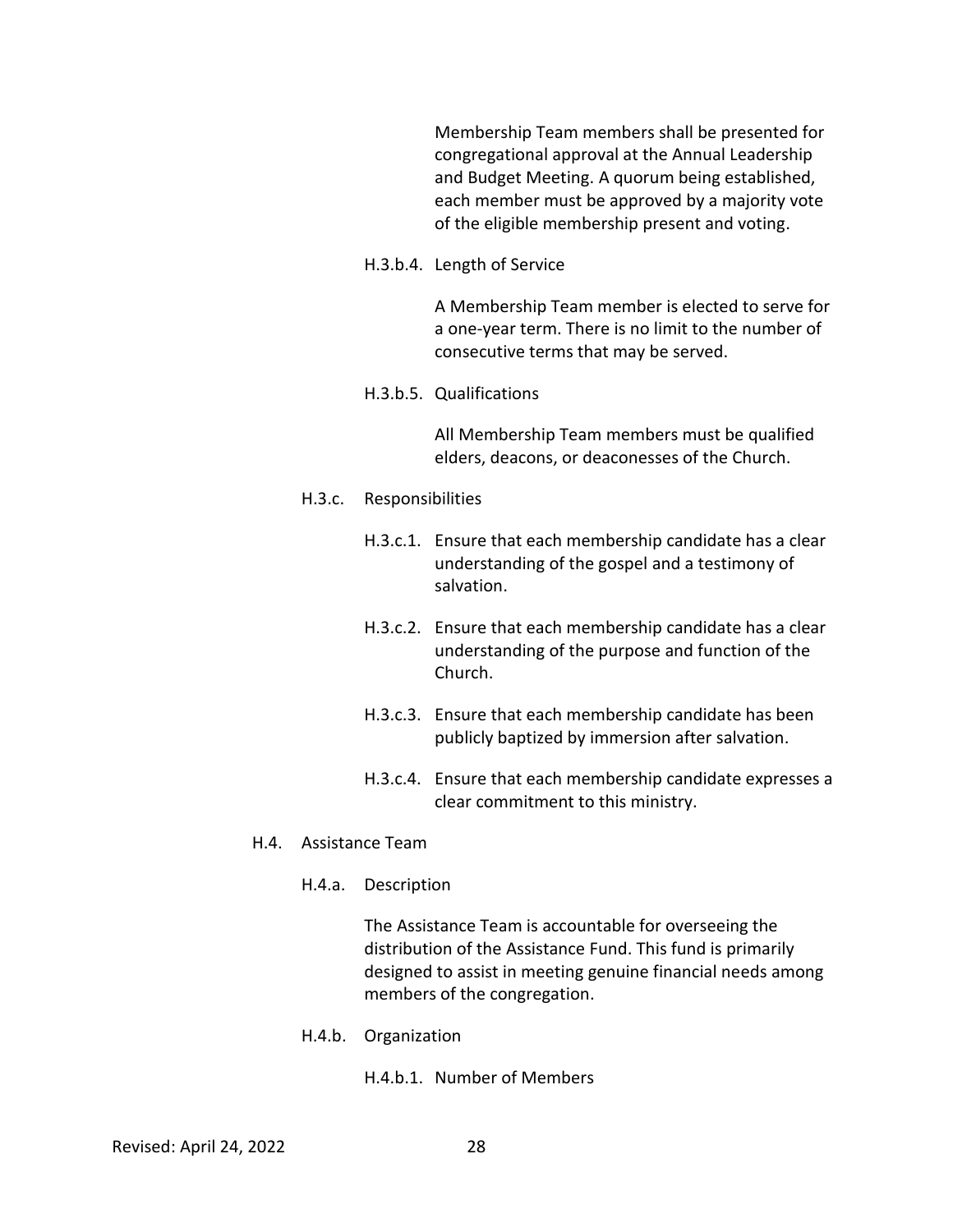No less than three elders, deacons, or deaconesses will comprise the Assistance Team. The number of deaconesses shall be no more than half the number of members on the team.

H.4.b.2. Nomination of Members

Board may solicit the congregation for the recommendation of qualified men and women. Members of the congregation may submit written recommendations to the Elder Board until the end of August. The final nomination of Assistance Team members for approval by the congregation shall be done by the Elder Board.

H.4.b.3. Approval of Members

Assistance Team members shall be presented for congregational approval at the Annual Leadership and Budget Meeting. A quorum being established, each member must be approved by a majority vote of the eligible membership present and voting.

The Elder Board will appoint one member of the approved Assistance Team to act as the Treasurer of the Assistance Fund.

H.4.b.4. Length of Service

An Assistance Team member is elected to serve for a one-year term. There is no limit to the number of consecutive terms that may be served.

H.4.b.5. Qualifications

All Assistance Team members must be qualified elders, deacons, or deaconesses of the Church.

#### H.4.c. Responsibilities

H.4.c.1. Assist primarily members of the congregation in meeting genuine financial needs during times of hardship.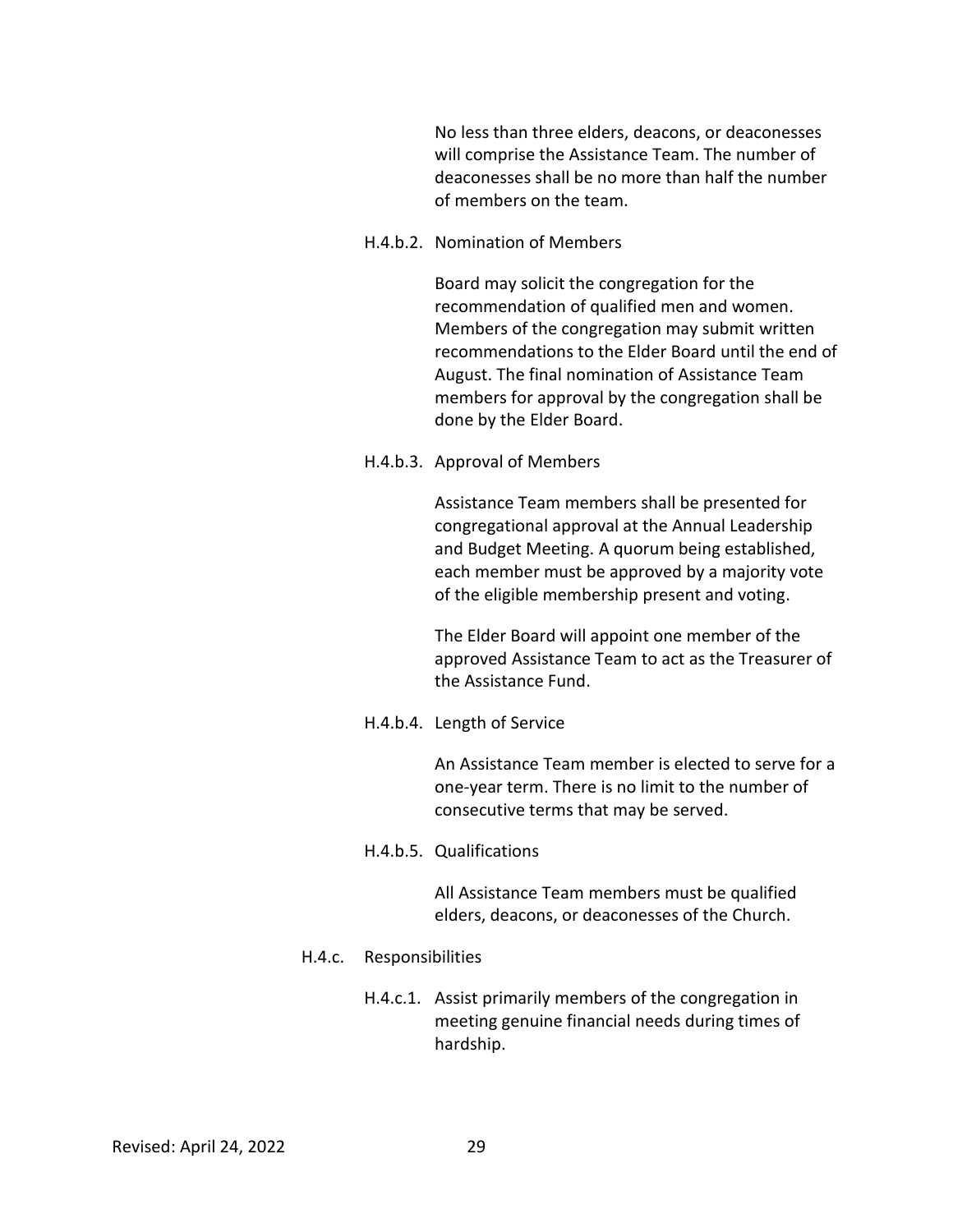H.4.c.2. The Assistance Team Treasurer shall submit written quarterly and annual reports showing the totals for receipts and disbursements along with a current balance.

> The names of people who are helped by the Assistance Fund shall not be made public to the congregation but shall be reviewed, at least annually, by the Elder Board.

- H.4.d. Procedure for Disbursement of Funds
	- H.4.d.1. Determine the specific need.
	- H.4.d.2. Determine if the need is short-term or long-term.
	- H.4.d.3. If there is not a consensus on meeting the need, seek the additional input and authorization of the Elder Board.
- H.5. Additional Ministry Teams

Additional Ministry Teams may be formed at the discretion of the Elder Board to aid in ministering to the congregation. These additional teams may include, but are not limited to visitation, funeral, baptism, communion, and widow and orphan care.

Members of these teams will serve one-year terms that are renewable annually upon the approval of the Elder Board.

### <span id="page-32-0"></span>*Section 4. Miscellaneous Procedures*

- A. Officers
	- A.1. In legal matters the officers of this Church are as follows: Church Clerk, Church Treasurer, Receivables Treasurer, all members of the Elder Board, all members of the Finance Team, and all members of the Missions Team.
	- A.2. No officer of this Church shall enter into any legally binding agreement on behalf of the Church without it being approved by the Elder Board, and by the Missions Team or Finance Team depending on the nature of the agreement.
- B. Service on the Elder Board, Missions Team, and Finance Team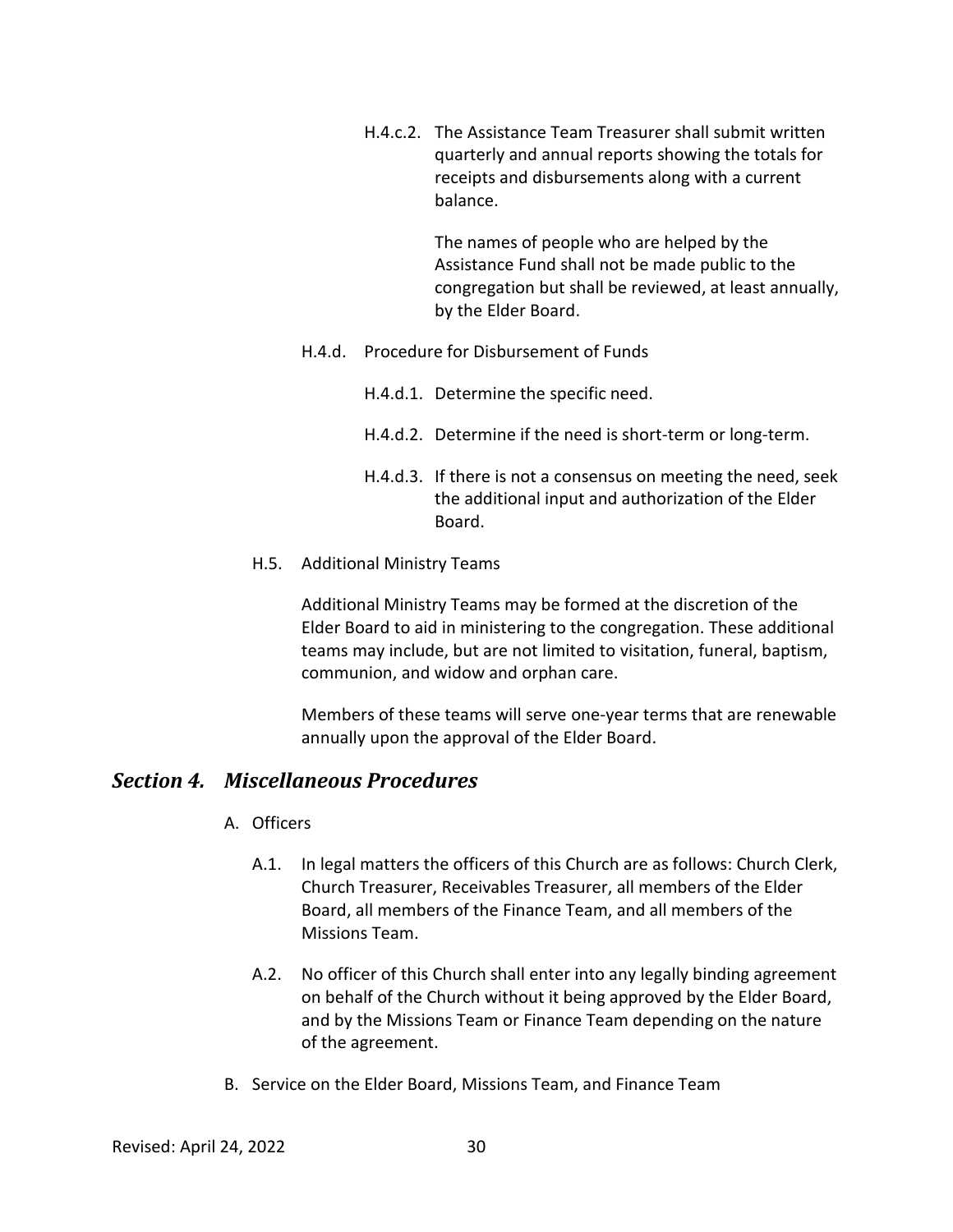With the exception of the Senior Pastor, no person shall be allowed to serve on the Elder Board, the Missions Team, or the Finance Team concurrently.

C. Procedure for Making Elder, Deacon, and Deaconess Candidates Public

Names presented to the congregation for consideration shall have been made public at least two weeks prior to being presented.

- D. Procedure for Declaring a Ministry Position Vacant
	- D.1. If the Church lacks a sufficient number of qualified persons to fill an elected ministry position, such position shall be declared vacant.
	- D.2. Failure of an elder, deacon, or deaconess of the Church to fulfill his/her responsibilities to a ministry, board, or committee for a period of three months, without a satisfactory reason, shall be considered sufficient cause for the Elder Board to recommend to the Church that the position be declared vacant and recommend the approval of a successor. The Elder Board shall notify said elder, deacon, or deaconess at least 30 days before such action is taken.
- E. Procedure for Filling a Vacant Ministry Position
	- E.1. Vacancies in elected ministry positions may be filled at any regular meeting of the Church, provided that the names of those to be considered are made public at least two weeks before the meeting and notification of intent to fill the position is announced during the previous two Sunday Services.
	- E.2. Elders, deacons, and deaconesses elected during the Annual Leadership and Budget Meeting shall take office the first of January. Those elders, deacons, or deaconesses elected at a regular meeting of the Church, in order to fill a vacancy, shall take office immediately.
- F. Procedure for Determining a Quorum for a Board or Team

A quorum for a Board or Team shall consist of a majority of its members.

G. Procedure for Determining if a Member Shall Be Insured

All individuals responsible for the major funds of the Church shall be insured. Other individuals may be insured at the discretion of the Elder Board and/or Finance Team.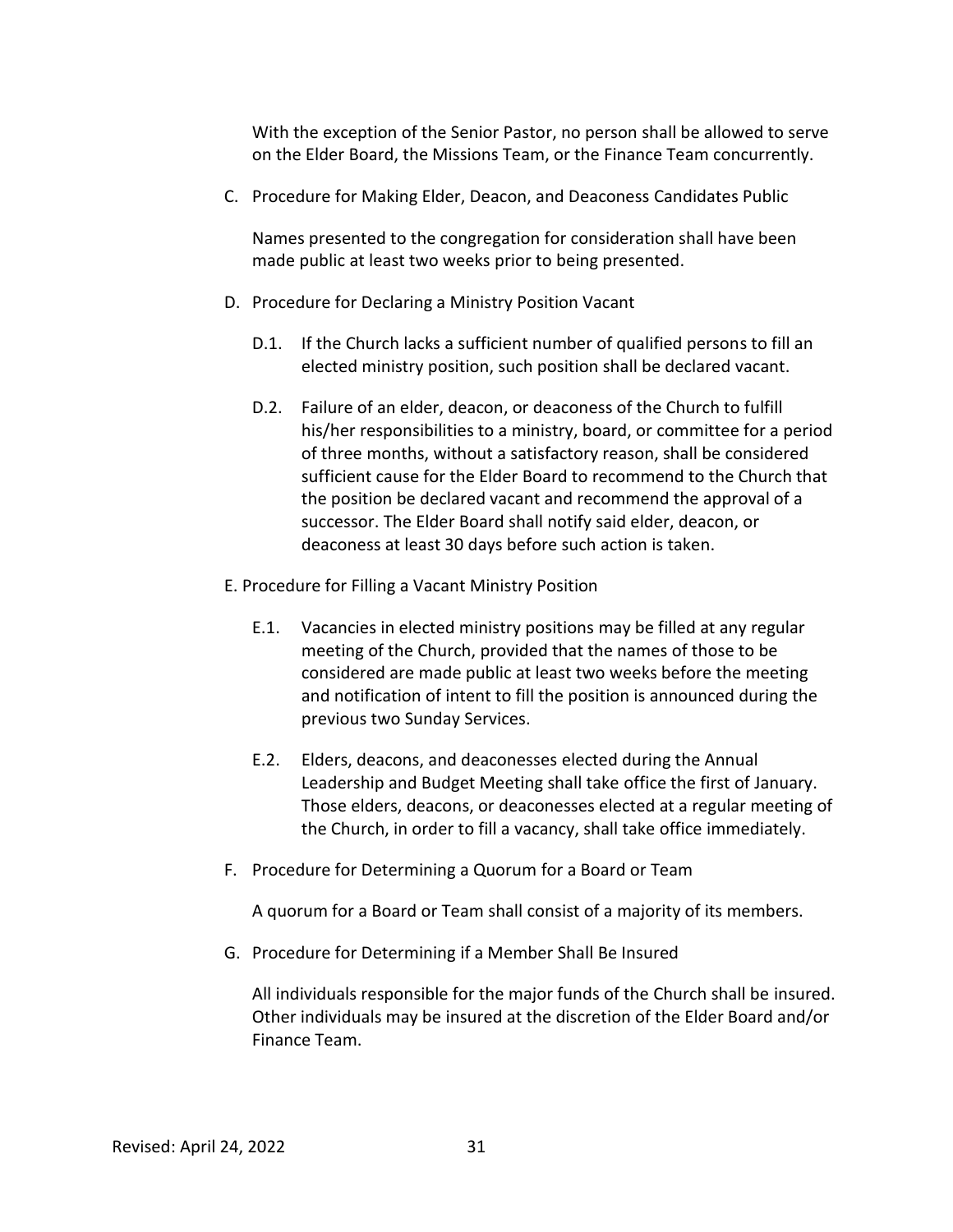## **Article VIII – Calling a Senior Pastor**

### <span id="page-34-1"></span><span id="page-34-0"></span>*Section 1. Establishing a Search Committee*

When a vacancy occurs in the Senior Pastorate, the Elder Board shall appoint a Search Committee of no less than five and no more than nine members. Nonvocational elders shall comprise the majority of the Search Committee and the Search Committee shall not be moderated by a pastor.

### <span id="page-34-2"></span>*Section 2. Presentation of the Candidate to the Congregation*

The Search Committee shall thoroughly investigate and prayerfully consider all candidates, making a report to the Church at least once per month.

The Search Committee shall present the name of one candidate at a time for approval by the Elder Board and, upon approval of the Elder Board, they shall present the candidate for approval to the Church at a Special Business Meeting (Article X, Section 6) called for that purpose.

Before the candidate is presented to be voted upon, the Search Committee must secure his permission and present to the Church, at the time of voting, a signed statement by the proposed candidate signifying his unreserved acceptance of the Church's Constitution (which includes the Doctrinal Statement).

An 80% majority approval of the eligible members, present and voting, shall be required to call a Senior Pastor. A quorum must be established before voting.

### <span id="page-34-3"></span>*Section 3. Extending the Call to the Candidate*

Following at least an 80% vote of approval by the Church, the call shall be extended by the Church through the Chairman of the Elder Board to the new Senior Pastor.

Should the candidate fail to receive an 80% majority approval, or refuse the call, the Search Committee shall seek out another acceptable candidate.

## <span id="page-34-4"></span>*Section 4. Formulating the Salary Package*

The Elder Board, in cooperation with the Finance Team, shall draw up and present to the new Senior Pastor a salary and benefit package in keeping with the Church budget.

### <span id="page-34-5"></span>*Section 5. Qualifications for a Candidate for Senior Pastor*

A. He must be an ordained Minister.

Revised: April 24, 2022 32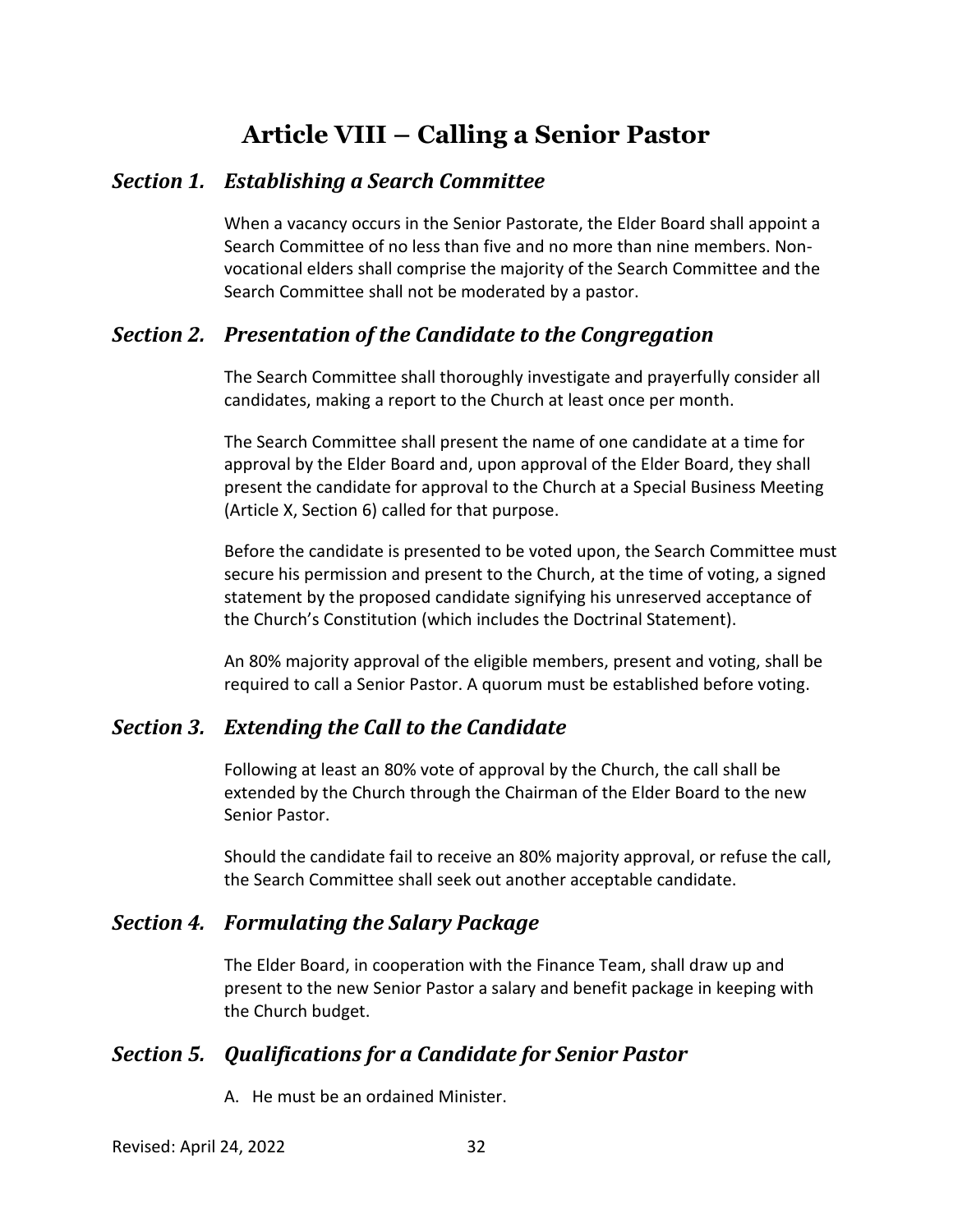- B. He shall have read this Constitution and declare himself to be in harmony with it.
- C. He must promise to abide by the Church Constitution during his pastorate.
- D. He must submit a written statement to the Church expressing his adherence to the great doctrines of the Scriptures as epitomized in the Doctrinal Statement adopted by this Church.
- E. He must meet the qualifications of an elder as set forth in 1 Timothy 3:1-7 and Titus 1:6-9.

## **Article IX – Licensing and Ordaining Ministers**

### <span id="page-35-1"></span><span id="page-35-0"></span>*Section 1. Licensed Ministers*

Any member who, in the judgment of the Church, gives evidence that he is called of God to minister, whose doctrinal views comply with our Doctrinal Statement, and who has preached in the hearing of the Church may be licensed as a Minister of the Gospel of Jesus Christ, provided 80% of the active membership present and voting at any regularly called meeting shall agree thereto.

## <span id="page-35-2"></span>*Section 2. Ordained Ministers*

When the Elder Board affirms that one of the members of the Church possesses the Scriptural qualifications, the doctrinal views of the Church (as set forth in our Doctrinal Statement), and the proper training for full ordination, they shall make a motion to the congregation to call for a council of pastors/elders to examine and approve the qualification of the candidate for ordination.

- A. The council shall meet with the candidate to examine his life, theology, and preparedness for the gospel ministry. The council should be comprised of the pastors and elders of Cornerstone Baptist Church along with any other qualified pastors and or elders that the Elder Board chooses to invite.
- B. Upon a satisfactory examination, the council shall recommend the candidate to the Church for ordination.
- C. The congregation shall vote on the recommendation from the ordination council at a special Church business meeting. A quorum being established, a candidate must be approved by an 80% vote of the eligible membership, present and voting, for ordination.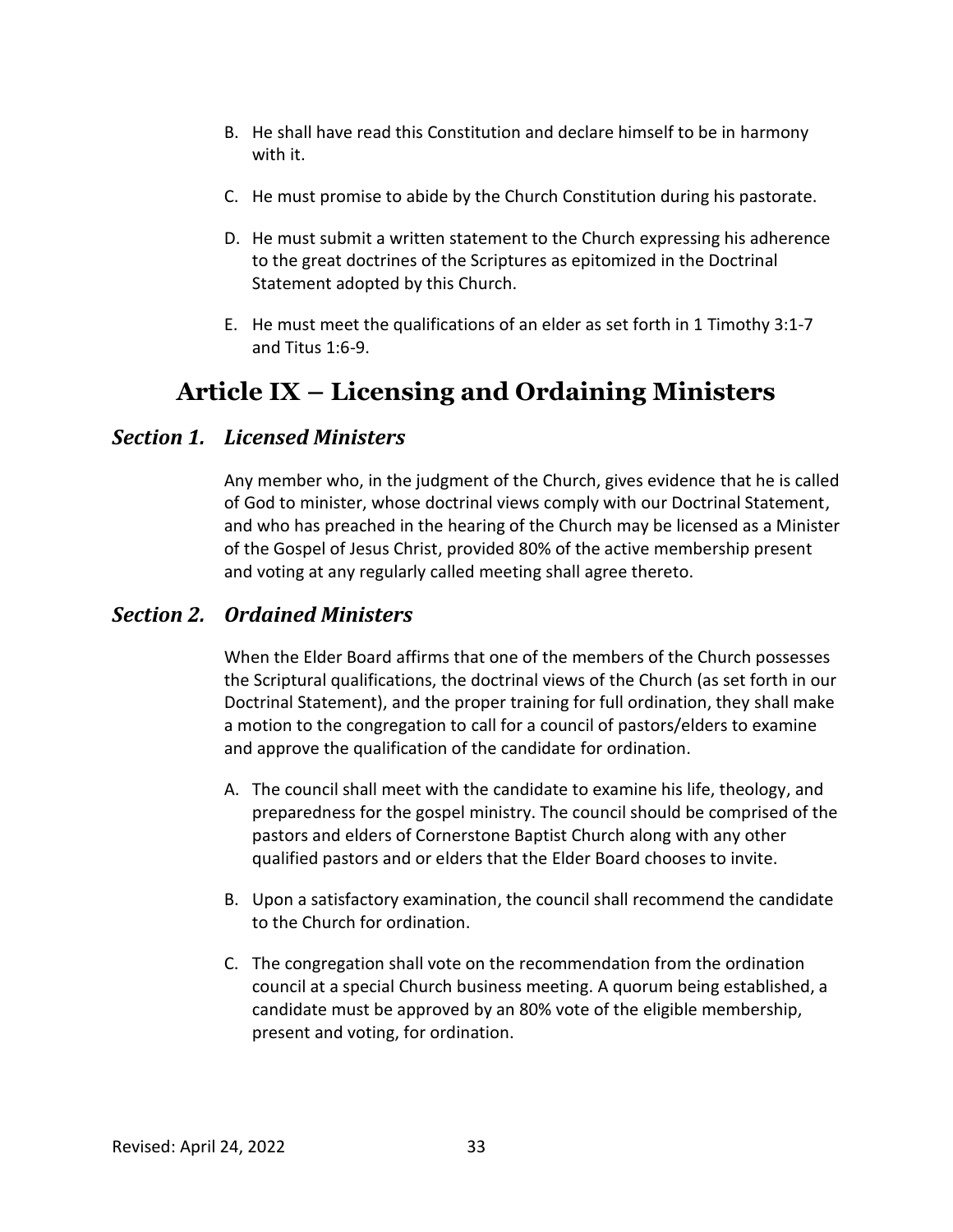## **Article X – Meetings of the Church**

### <span id="page-36-1"></span><span id="page-36-0"></span>*Section 1. Sunday Services*

The Church shall meet every Lord's Day for public worship, except at the discretion of the Elder Board.

### <span id="page-36-2"></span>*Section 2. Prayer and Instruction Services*

The Church will meet for prayer and instruction at least once each week or at the discretion of the Elder Board.

## <span id="page-36-3"></span>*Section 3. The Lord's Supper*

The observance of the Lord's Supper shall take place the first Sunday of each month or at the discretion of the Elder Board. In the case of a change, prior notice of at least one week shall be given to the congregation.

## <span id="page-36-4"></span>*Section 4. Quarterly Meetings*

A Quarterly Meeting shall be held as close as possible to the first Sunday of February, May, and August as well as the third Sunday in November. The officers of the Church who are required to submit written financial reports shall present them at these meetings.

It shall be the duty of all team chairmen to give their annual reports at the February Quarterly Meeting. All reports shall be in writing and must be filed with the Church Clerk.

#### <span id="page-36-5"></span>*Section 5. Annual Leadership and Budget Meeting*

An Annual Leadership and Budget Meeting shall be held on the third Sunday in November to approve the budget, officers, and team members for the coming year. This meeting shall serve as the November Quarterly Meeting. The date of the meeting may be rescheduled by the Elder Board if at least two weeks notice is provided in the bulletin and also posted in the Church.

The Fiscal Year of the Church shall be from January 1 through December 31.

#### <span id="page-36-6"></span>*Section 6. Special Business Meetings*

Special Business Meetings may be called by the Elder Board provided that notice of such meetings be published or posted for at least two Sundays prior to the meeting. The meeting shall also be announced at all regular services during this time period.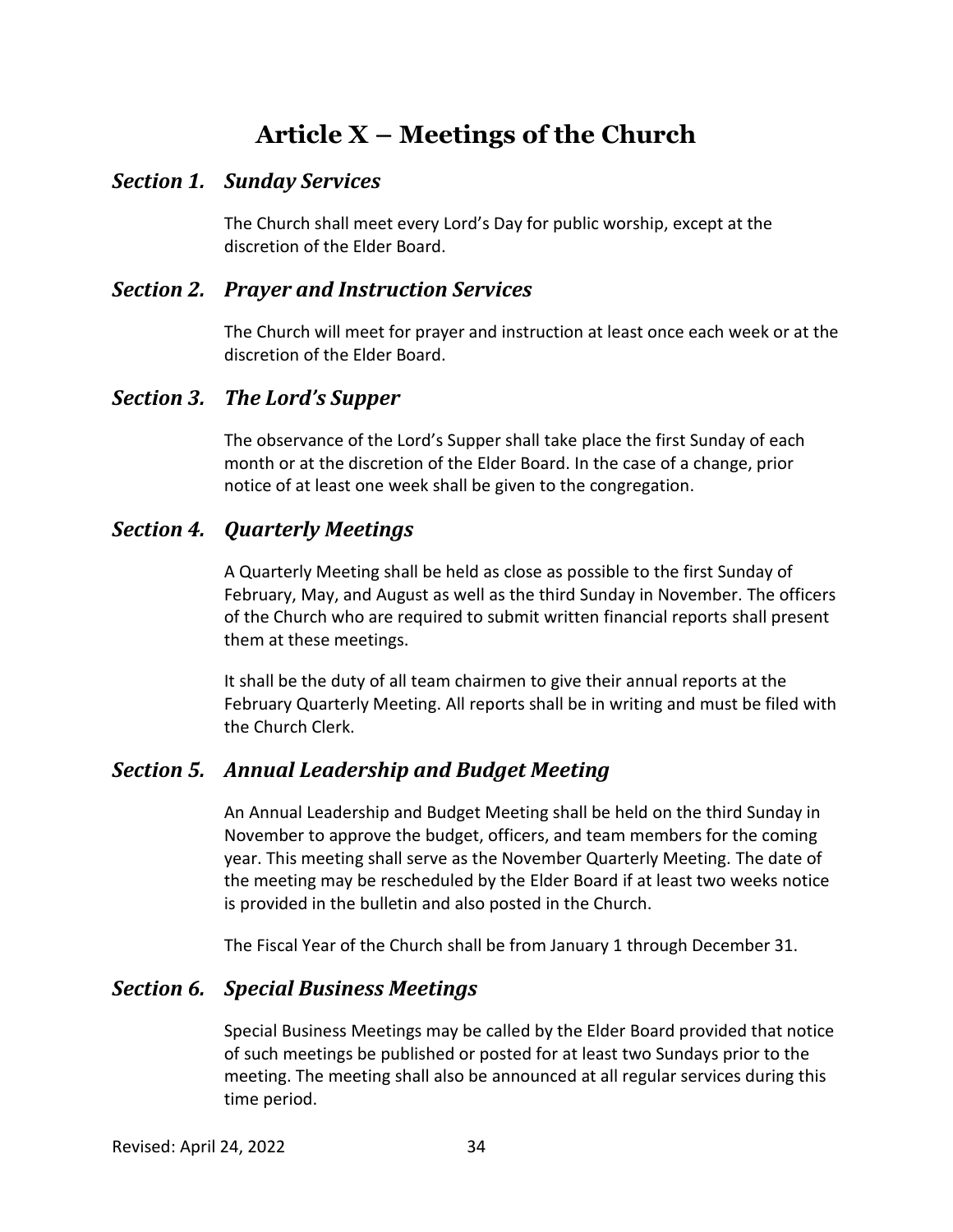Special Business Meetings shall be called when buying or selling real estate (Article X, Section 7), making changes to the Doctrinal Statement of this Constitution (Article XIV), or calling a Senior Pastor (Article VIII). These activities may also be conducted at Quarterly Meetings of the Church provided all obligations for notifying the congregation are satisfied.

Church business that does not require special notification of the congregation may be conducted at any regular meeting of the Church.

## <span id="page-37-0"></span>*Section 7. Church Property*

In matters relating to the purchase or sale of real estate by the Church, a Special Business Meeting must be called and written notice be sent to each member.

A quorum being established, all matters related to the purchase or sale of real estate by the Church must pass by a two-thirds majority vote of the eligible members, present and voting.

### <span id="page-37-1"></span>*Section 8. Rules Governing Business Meetings*

A. Conduct

We agree that our conduct at all business meetings will follow the pattern of behavior outlined in I Corinthians 13: 4-7. We will listen patiently and respond with words of kindness—not with arrogance or rudeness. We will not be irritable or resentful or insist on our own way, but will rejoice with the truth and strive to show the love of Christ in every aspect of our gathering. The pattern for our meetings is outlined in the By-Laws, Article I.

B. Quorum

At Quarterly Business Meetings a quorum shall be considered 10% of the voting membership. At Special Business Meetings and the Annual Leadership and Budget Meeting a quorum shall be considered 20% of the voting membership. The voting membership shall be all members (age 16 and above) as of January 1 of the current year.

## **Article XI – Giving Policy**

<span id="page-37-2"></span>The giving policy of this Church and its organizations requires that only voluntary donations be accepted. Receiving funds sufficient to cover the cost of any social, supper, entertainment, or paid reservations is not prohibited. Any exceptions to this policy must be approved by the Finance Team and Elder Board.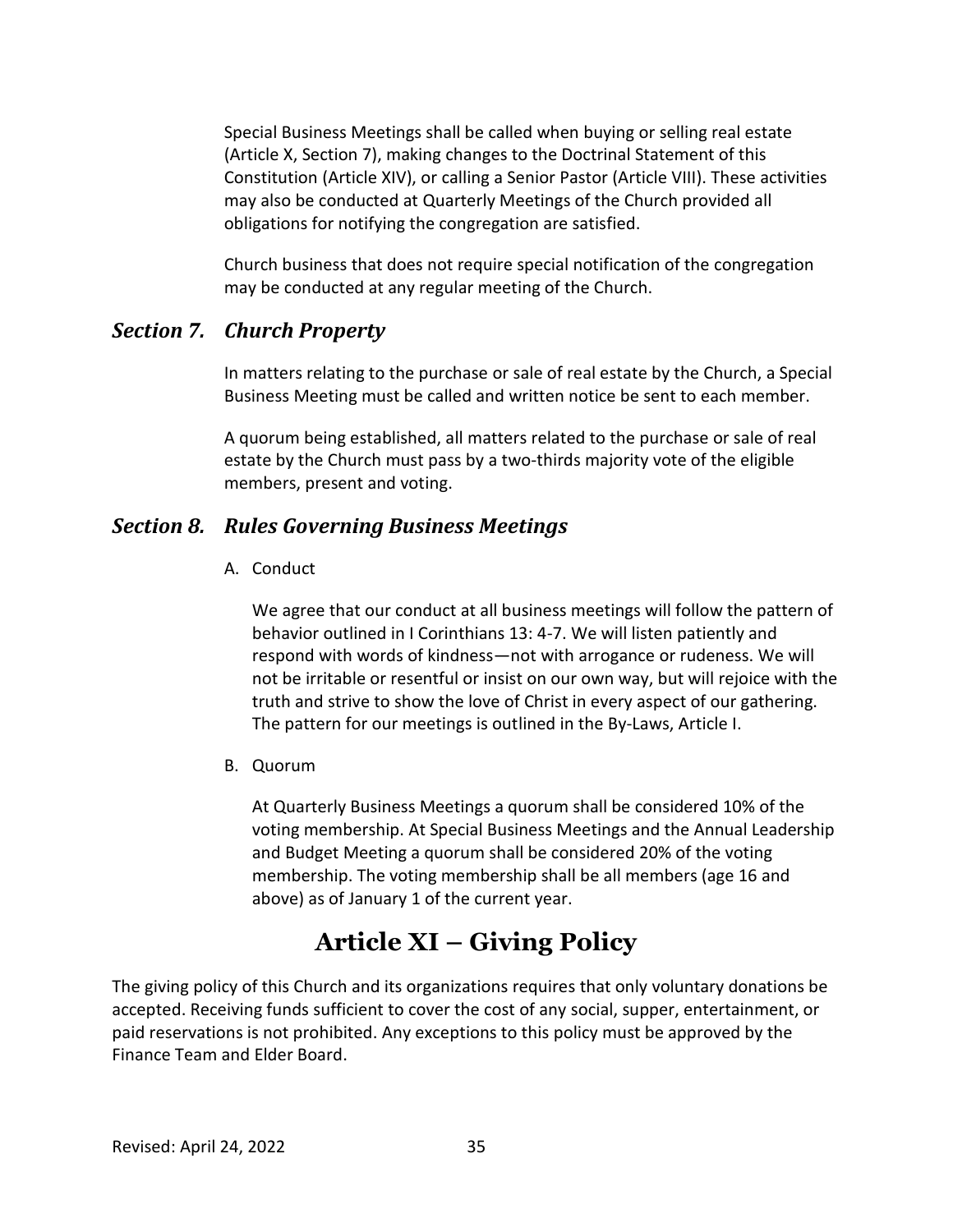The giving of gifts to recognized Church line items in the budget, or designating that the gift be used by or for a specific person(s), organization(s) or projects(s), will not be accepted without prior approval from the Finance or Missions Team and the Elder Board.

This does not prohibit the Finance or Missions Teams, with the approval of the Elder Board, from seeking, collecting, or distributing funds for a specific use in accordance with the Constitution.

## **Article XII – Organizations**

<span id="page-38-0"></span>All organizations of this Church shall be under the authority of the Church. No organization shall meet during any Sunday service of the Church except by the approval of the Elder Board.

## **Article XIII – Dissolution of Church Property**

<span id="page-38-1"></span>In the event of the dissolution of this Church, all of its debts must, when possible, be fully satisfied. None of its assets or holdings shall be divided among the members or any other individuals. All funds received from the sale of assets or holdings shall be designated by corporate vote, prior to dissolution, to such other non-profit religious organizations as are in agreement with the letter and spirit of the Doctrinal Statement adopted by this Church and in conformity with requirements of the United States Internal Revenue Service Code of 1954, Sec. 501 c(3).

## **Article XIV – Amendments**

<span id="page-38-2"></span>This Constitution, with the exception of the Doctrinal Statement, may be amended at any regular meeting of the Church by a two-thirds vote of the eligible members present and voting. A quorum must be established before a vote may be taken.

The Doctrinal Statement may be amended only at a Special Business Meeting (Article X, Section 6) by an 80% vote of the eligible membership, present and voting, once a quorum has been established.

All proposed changes to the Constitution must be made available to the congregation, in writing, at least two weeks in advance of voting. Amendments, when approved, shall be published and copies made available to the membership.

## **Article XV – By-Laws**

<span id="page-38-3"></span>By-Laws of the Church shall be adopted or amended in accordance with the procedures specified in Article XIV of this Constitution. By-Laws shall become effective immediately upon Church approval.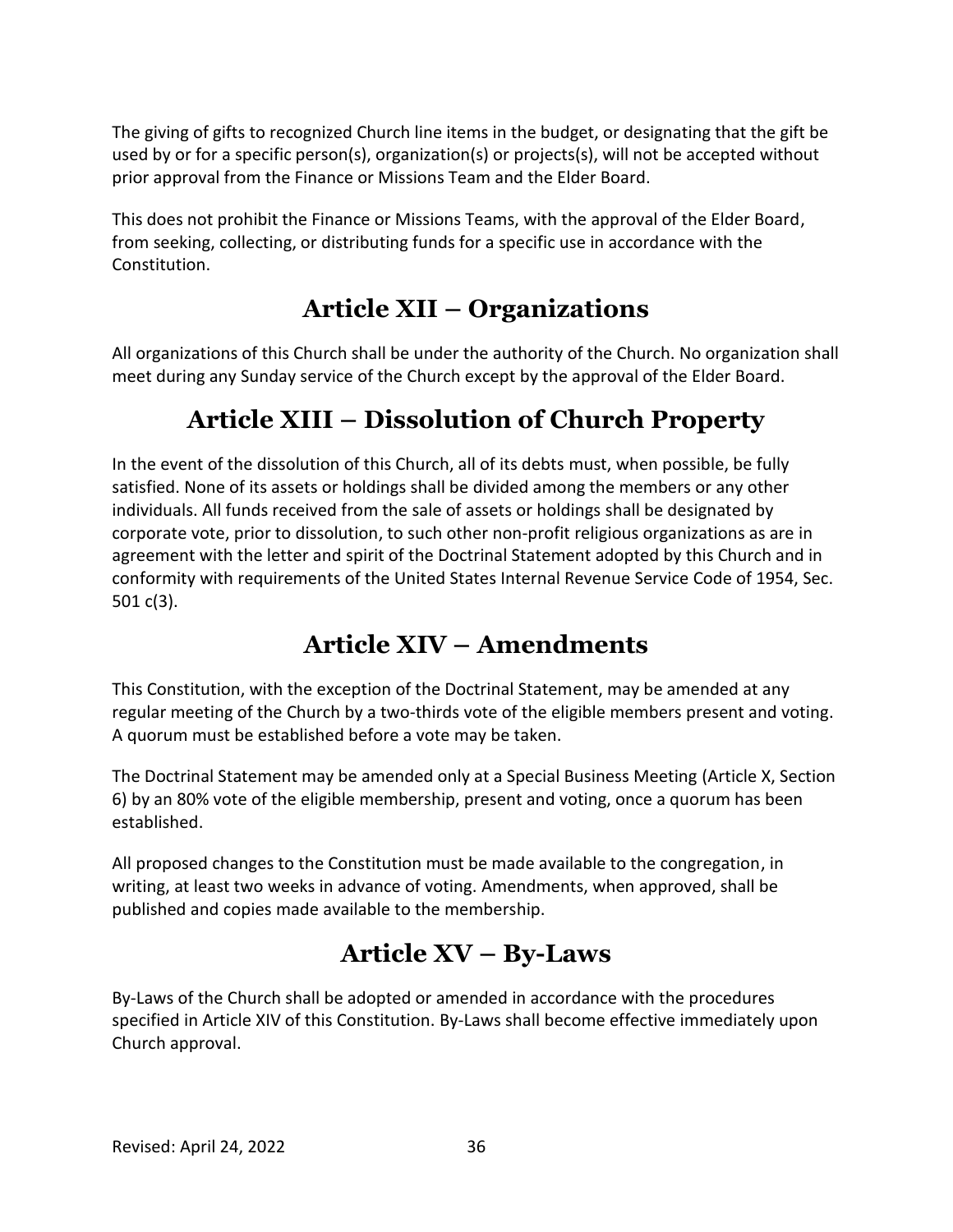By-Laws and amendments, when approved, shall be published and copies made available to the membership.